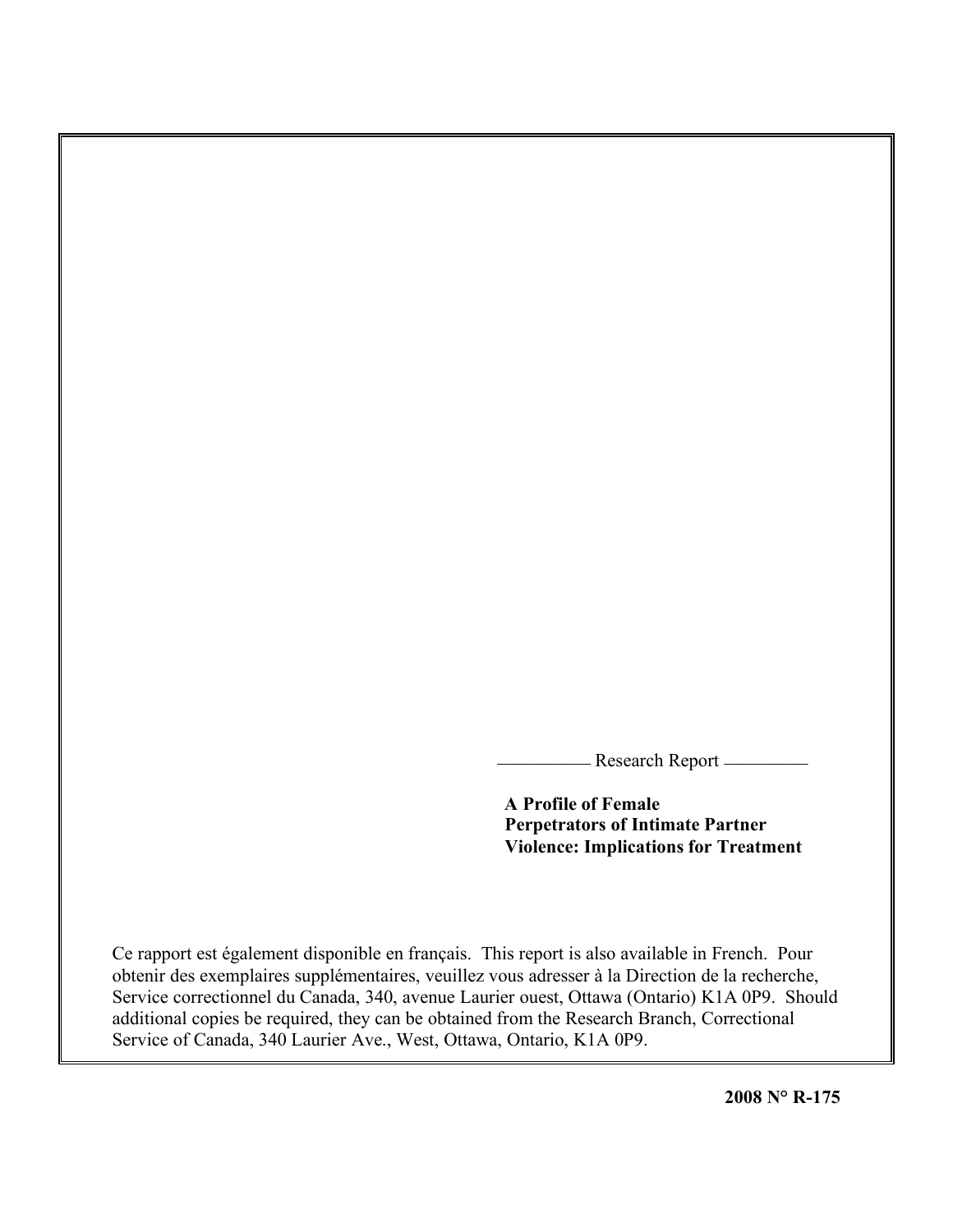

Natalie Gabora, Lynn Stewart, Kelly Lilley

 $\&$ 

Nicole Allegri

Correctional Operations and Programs Correctional Service Canada

November 2007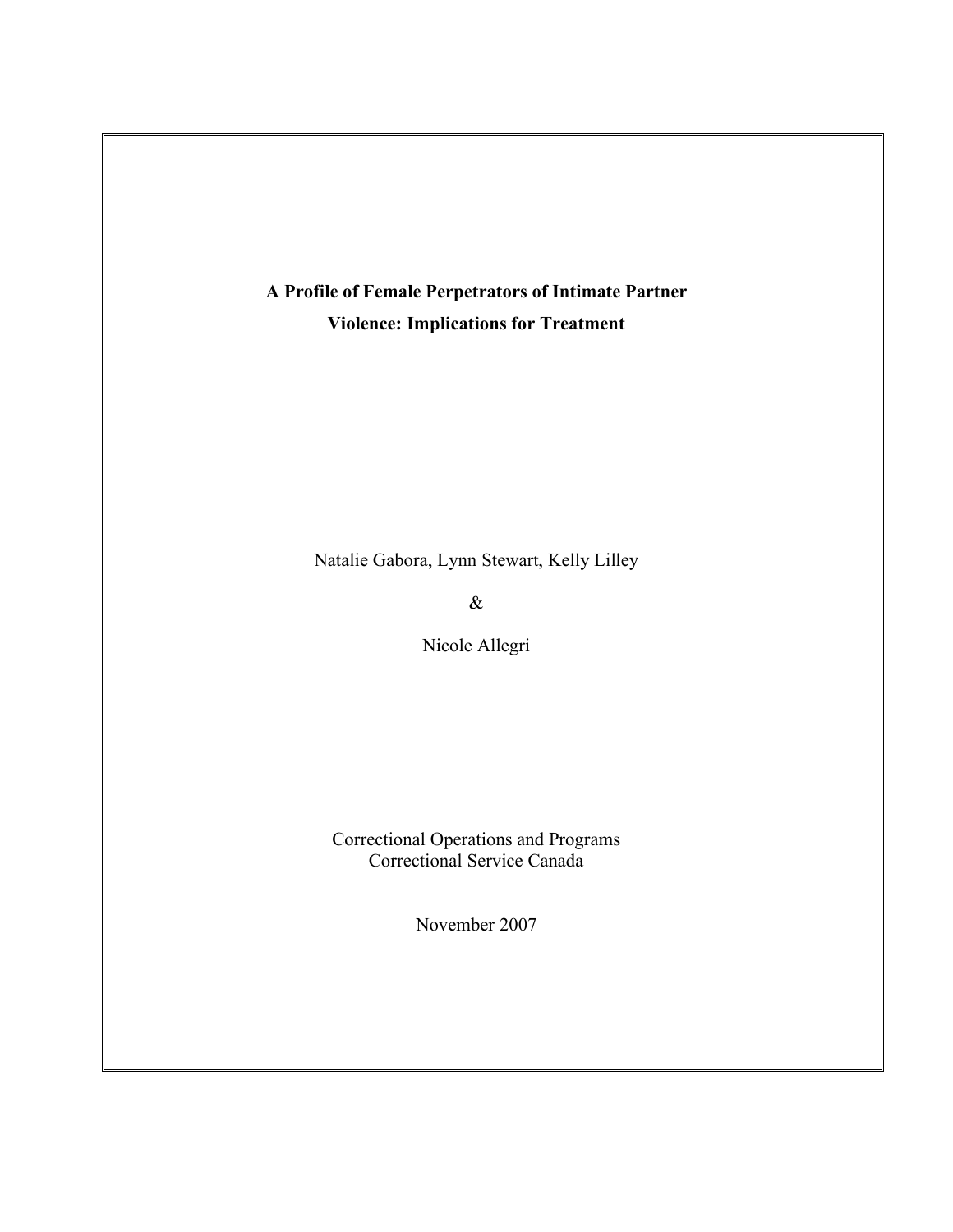### **EXECUTIVE SUMMARY**

Depending on the methodology, some studies have found that the incidence of female-to-male intimate partner violence in the general population is as high as that of male-to-female intimate violence. To date, however, scant attention has been devoted to understanding women who are violent towards their partners. An emerging body of research suggests that several contextual factors and motives may distinguish female and male perpetrators of domestic violence, and that the consequence of this violence may differ between the genders. This study sought to explore the characteristics of female perpetrators of intimate partner violence, and examined the context, consequences, and motives for their aggression.

Data were obtained from the Offender Management System, a database managed by the Correctional Service of Canada which contains all offender file information. In September 2002, a total of 897 women were serving a federal sentence,  $15\%$  of whom  $(N = 135)$  had a history of intimate partner violence. A profile of domestic violence offenders was obtained using this population. A random sample ( $n = 58$ ) of these offenders was then used for a more in-depth examination of the context, motives, and consequences of female-to-male violence.

Women with a history of intimate partner violence tended to be in their late thirties and single or in common-law relationships. Nearly 45% of this population was Aboriginal, with the remainder self-identifying as Caucasian. Most of the women were serving determinate sentences in institutions, and were classified as moderate risk, high need offenders.

An in-depth file review of 58 of the women offenders with histories of domestic violence revealed that they were often the victims of abuse, both during their youth and in adult relationships. As perpetrators, women's most likely victims were men and, in almost all cases, the violence was physical. Nearly 70% of the women had committed at least one violent act in which there was mild injury and 30% had caused moderate injury that required medical attention. Limited analyses performed comparing generally violent and partner-only violent women suggest that the generally violent group tends to exhibit more extreme forms of violence and to have greater difficulty reintegrating back into society.

Women's motives for violence were diverse. Although the majority of women had a history of mutual violence with their partner, 64% were the primary perpetrators in at least one incident. Violence in self-defence or in defence of their children, were reported less frequently.

Using the *Spousal Assault Risk Assessment* guide, most women were classified as low risk for intimate partner violence (64%), though a sizeable proportion (29%) was considered moderate risk. The most potent risk factors for women's domestic violence drawn from this assessment, included past physical assault against intimate partners, substance abuse, and employment problems. These factors are also prevalent among male perpetrators.

Together, these findings reinforce the need for a violence prevention program targeting the unique circumstances surrounding women who behave violently in the domestic sphere. Such a program has the potential to contribute to the Service's objective of fostering offenders' safe return to the community, as well as the broader government-wide priority of protecting the public from further harm.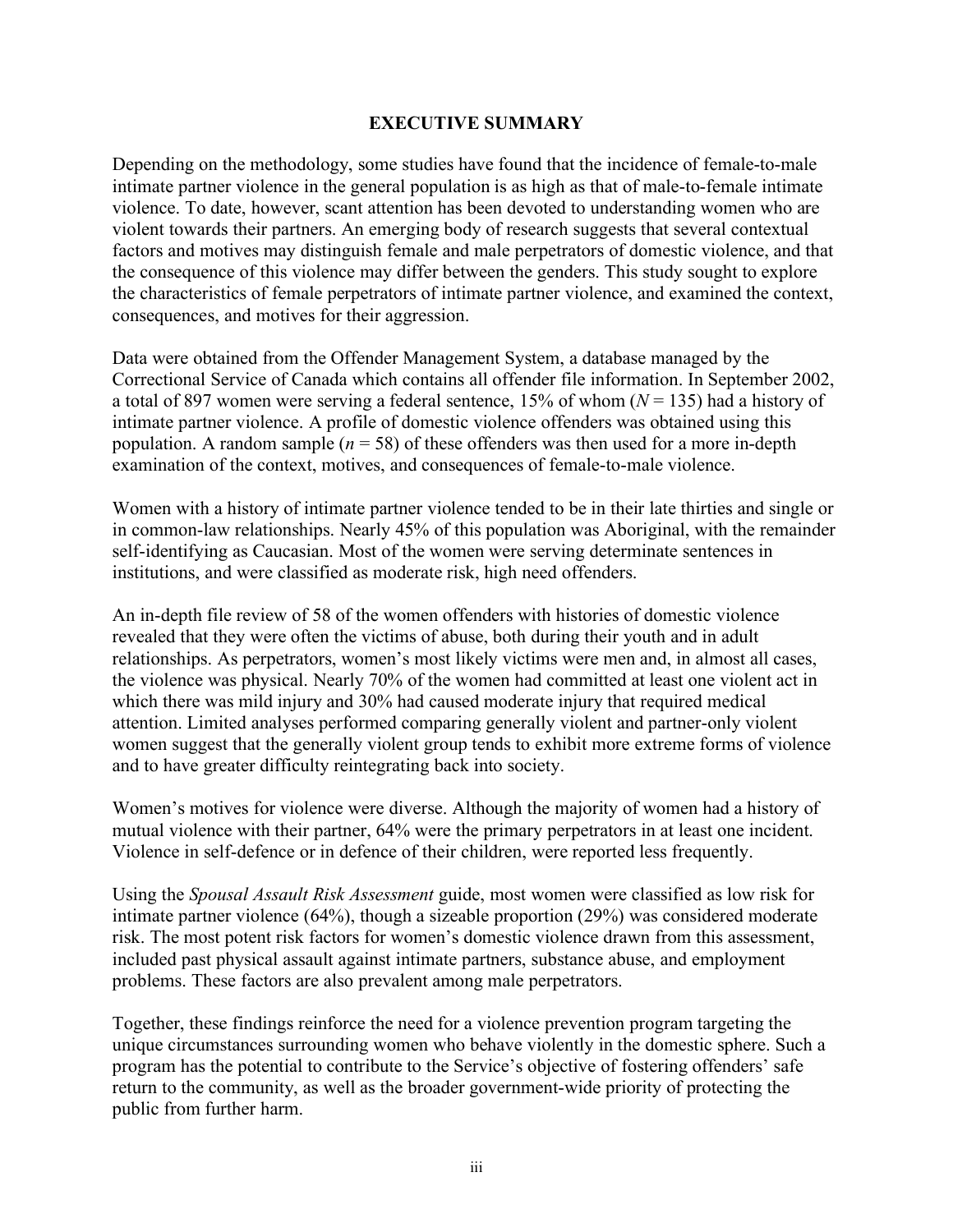# **TABLE OF CONTENTS**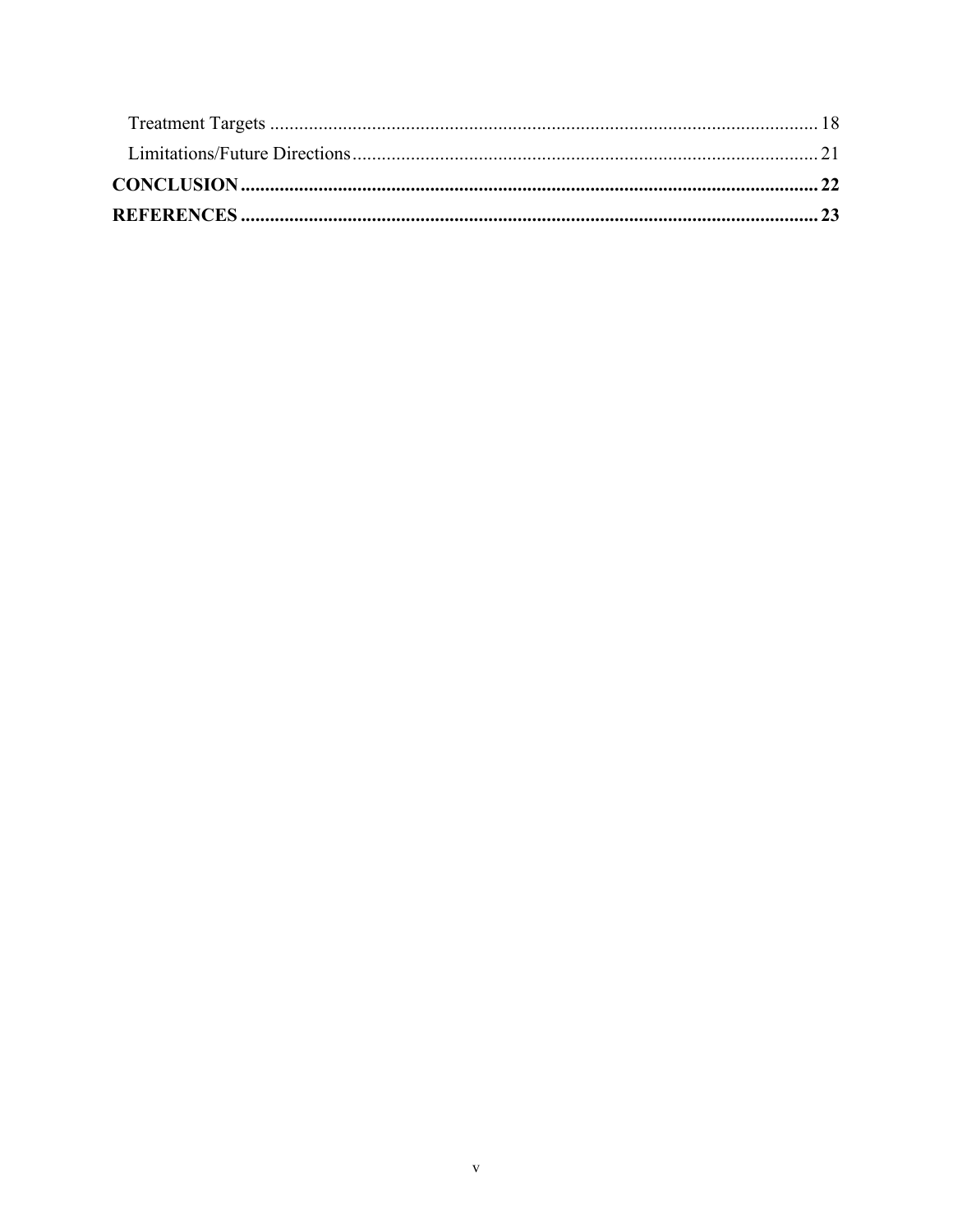# **LIST OF TABLES**

| Table 5. Factors Contributing to the Offenders' Intimate Partner Violence 10 |  |
|------------------------------------------------------------------------------|--|
| Table 6. Percentage of Offenders who Demonstrated SARA Risk Factors  12      |  |
|                                                                              |  |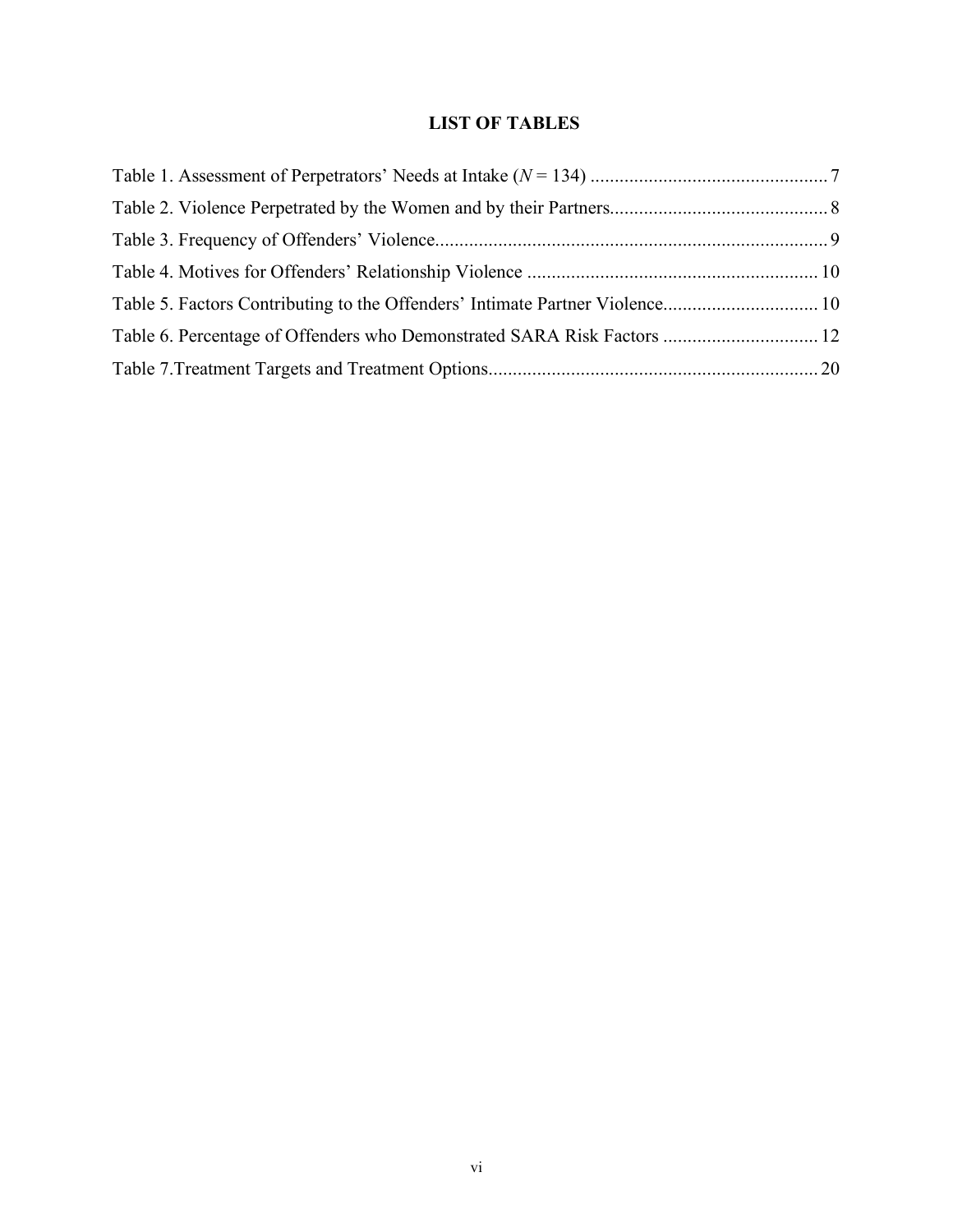#### **INTRODUCTION**

Historically, domestic violence has been conceptualized as male violence against female partners, and social, political and research attention on the perpetration of domestic violence has focused on male offenders. There has been a strong social and political bias against viewing females as perpetrators of abuse and violence, based on concern that attention would be diverted from the more serious problem of male-to-female violence (Koonin, Cabarcas & Geffner, 2002; Mills, 2003). Accordingly, there has been very little discussion about women perpetrators of intimate partner violence and very little attention on developing effective interventions for these women offenders. Despite high prevalence rates, violence in lesbian relationships in particular has received very little consideration (Mills, 2003; Worcester, 2002).

Over the years, more than 30 surveys have found approximately equal rates of intimate violence perpetrated by men and women (Currie, 1998). A recent large-scale Canadian survey supports these findings, with 8% of women and 7% of men reporting having been victimized in the previous five-year period by their partner (Johnson & Hotton, 2001). In contrast, a second set of researchers has provided evidence to suggest that while female-to-male intimate violence exists, it only represents about 5% of all domestic violence cases (Dobash & Dobash, 2000; Pagelow, 1992).

Johnson (1995) argues that the different rates of violence described by these two research traditions arise because they are sampling different, largely non-overlapping populations, experiencing distinct forms of violence. *Common couple violence*, which is relatively gender balanced, is tapped by the survey research methodology, while *patriarchal terrorism*, which involves men's terroristic attacks on their female partners, is tapped by research from the criminal justice system or other social agencies such as shelters. A recent meta-analysis (Archer, 2000) found gender differences in the severity of violence and supported the view that studies examining *acts* of violence will get different results than those investigating *consequences* of violence. In this meta-analysis, Archer (2000) found that women were slightly more likely than men to report using physical aggression in intimate relationships and to use such aggression more frequently. However, men were more likely to inflict an injury than women.

#### **The Context of Women's Violence Against Intimate Partners**

The interpersonal context and motives of women who use violence against their partners are not particularly well understood. Many studies indicate that the majority of women are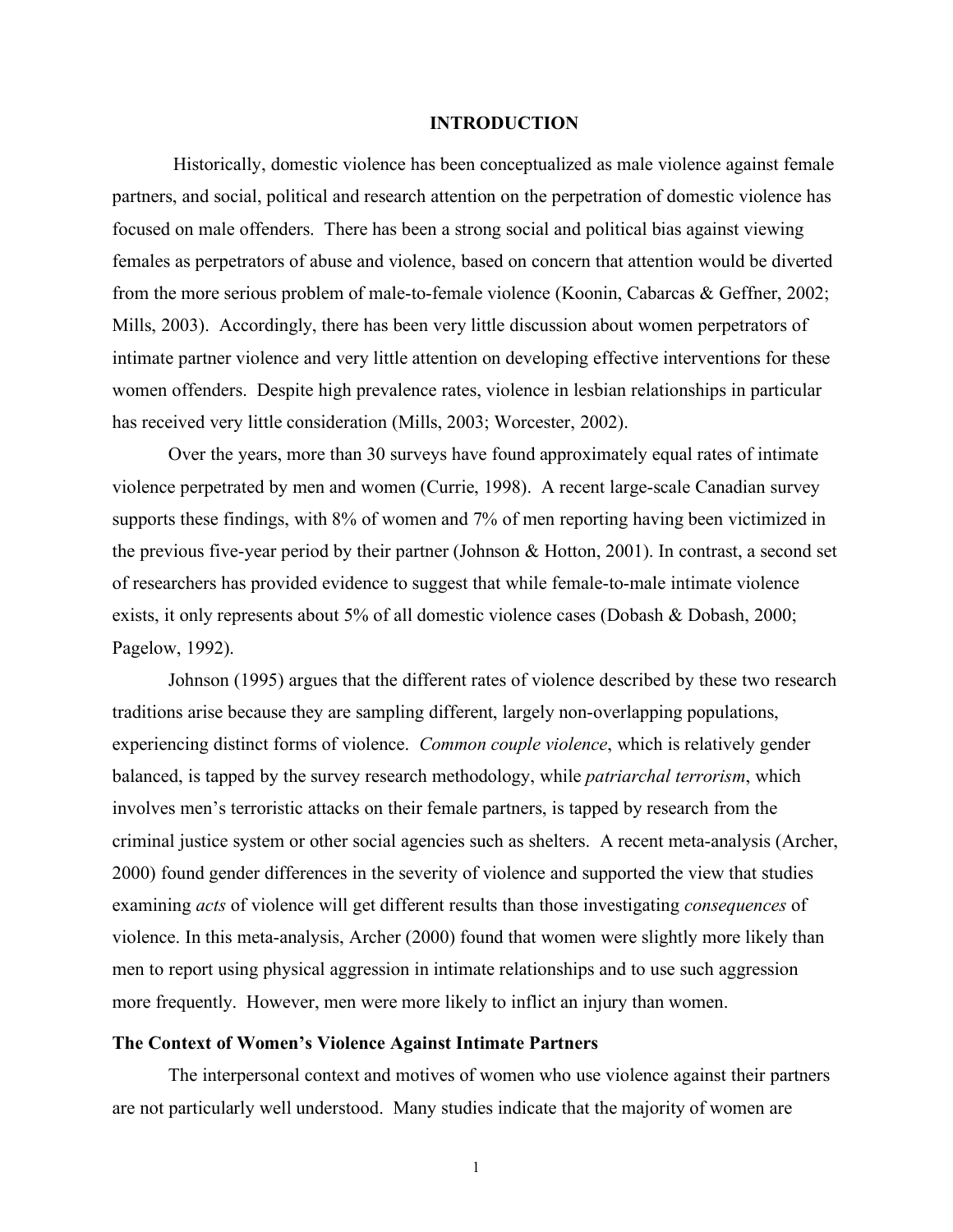violent in the context of violence against them by their male partners. For instance, Saunders (1986) determined the vast majority of violence used by battered women against their partners was motivated by self-defence or fighting back when their partners were abusing them. Similar findings were obtained even with women who had been arrested for intimate partner violence (Hamberger & Polente, 1994; Henning, Jones & Holdford, 2003). These researchers concluded that women perpetrators of domestic violence differ from male offenders, whose violence is more often related to power and control issues or concerns about abandonment.

Nevertheless, the finding that women are more likely to use physical violence exclusively out of retaliation or self-defence has not been supported by all research studies. For example, some research has found that women initiate violence as often as men (Stets & Straus, 1990), and that their violence is not predominately a response to violence by male partners, at least not in the case of minor assaults (Morse, 1995).

Hamberger and Guse (2002) found that both women court-ordered to attend counselling for domestic violence and women in a shelter were more likely to report feeling intense fear and to call the police when their partners initiated violence than men who were court-ordered to attend counselling; in comparison, men more often laughed at their partner's violence. Courtordered men and women appeared similar in the expressed violence, violence frequency and injurious outcome. However, the men exhibited more dominating and controlling behaviours than court-ordered women or women seeking shelter services, suggesting that even when women use violence, men are more likely to initiate and control the dynamics of violence. Similarly, Swan and Snow (2002) found that male aggressors were more coercively controlling than female aggressors. In comparison to the women, the male partners committed more of the following classic battering behaviours: sexual coercion, coercive control, injury, and severe physical violence.

Harned (2001) found that women and men reported comparable amounts of violence from heterosexual and homosexual dating partners, although the type of violence was different. Women were more likely to experience sexual victimization, whereas men were more often the victims of psychological aggression. Rates of physical violence were similar across genders, although the impact of such violence was more severe for women. Interestingly, the study indicated that men and women were equally likely to use physical violence for self-defensive purposes.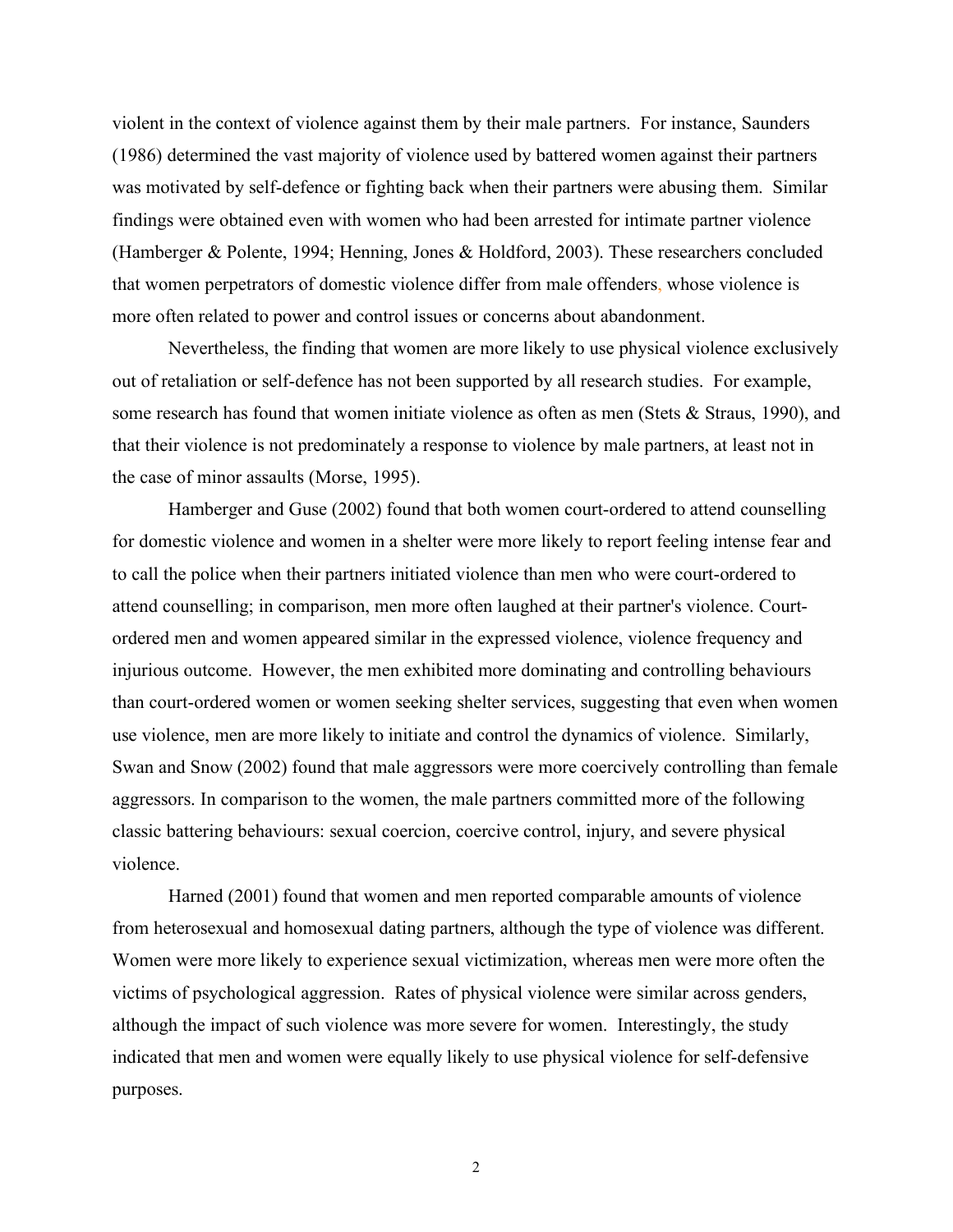In summary, women may use violence as often as men do, but their motives for it and the effects of their violence appear to be quite different than for men. Even in relationships in which women were the aggressors, the women usually experienced significant violence from their partners and were likely to be more negatively affected by their partner's violence.

#### **Characteristics of Women Offenders of Domestic Violence**

A significant body of research exists on the life histories and psychological characteristics of male perpetrators of domestic violence and this literature has guided the development of theoretical models and intervention strategies. In comparison, literature on women offenders of domestic violence is just starting to emerge. A large-scale study found that male and female domestic violence offenders shared similar childhood family experiences (Henning, Jones & Holdford, 2003). One out of four women had witnessed parental violence, a third had been physically abused by a caregiver, and most (81.5%) reported that their parents had used corporal punishment. Relationship distress was also similar between men and women; however, compared to male offenders, women were much more likely to be considering leaving their partners. Differences emerged in mental health functioning between men and women offenders. Women were three times more likely than the men to have attempted suicide, and use of psychotropic medication was more common among the women. Fewer women than men had substance abuse problems and histories of serious conduct problems during childhood. Females, as compared to males, were more likely to evidence symptoms of compulsive, histrionic and borderline personality disorders, although there appear to be discrepancies in the literature with respect to gender differences in personality disorders (Magdol et al., 1997; Smith-Acuna, Henderson Metzger & Watson, 2004).

Henning and Feder (2004) compared demographic characteristics, criminal history variables, and past history of domestic violence for 5,578 men and 1,126 women arrested for assault against a heterosexual intimate partner. Overall, the results indicated that men ranked higher than women on risk factors for recidivism (including general, violent and domesticviolent recidivism). Out of 20 commonly cited risk factors, women ranked higher than men on just three of the risk items: severity of index offence, employment problems, and younger age. Compared to male offenders, the women posed less of a concern and their partners were less likely to feel seriously threatened. Women offenders were also less likely to have prior criminal charges than the men. Men were more likely to have alcohol and/or drug problems.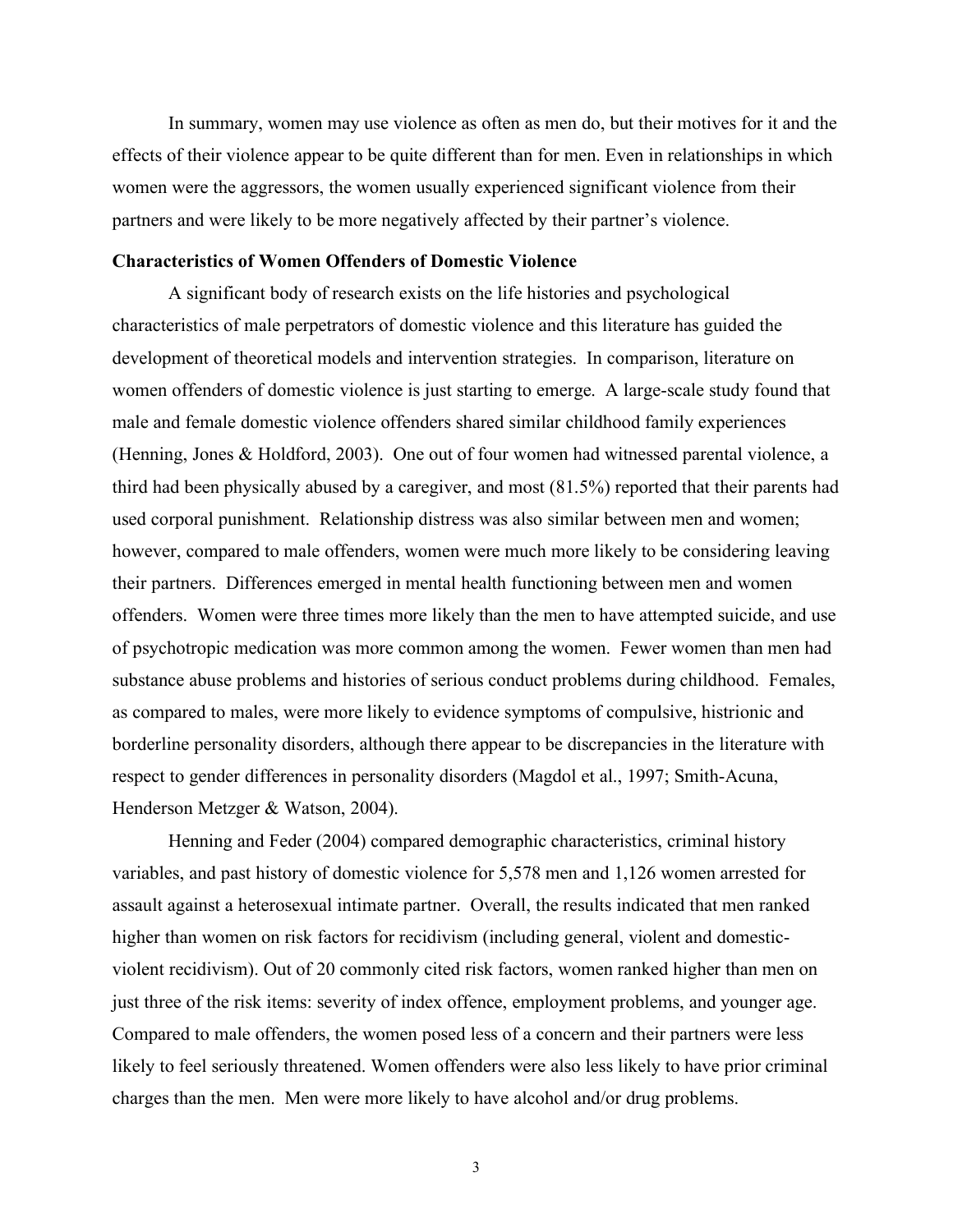While some studies suggest that violence in lesbian relationships shares many of the same risk factors and correlates of male-to-female intimate violence (Glass, Koziol-McLain, Campbell and Block, 2004; Renzetti, 1992), there is an absence of literature comparing women who are violent against female partners with women who are violent against male partners. It is recognized that perpetrators of domestic violence are not a homogeneous group and several typologies of women offenders have been proposed recently (Johnson, 2000; Swan & Snow, 2002). Babcock, Miller and Siard (2003) offered a typology based on the breadth of perpetrators' use of violence: *partner-only* violent women are exclusively violent to their intimate partner, while *generally violent* women use violence both within and outside of intimate relationships. Half of the 52 women perpetrators of heterosexual and lesbian-partner violence in their study were classified as *partner-only* violent and half were classified as *generally violent*. In comparison to the *partner-only* women, *generally violent* women were more violent toward their partner, were motivated by a desire to control their partner, were more emotionally abusive, and externalized more blame for their violence. Further, their violence was more instrumental and used in a greater variety of situations. *Generally violent* women reported more trauma symptoms (e.g., nightmares, dissociation) than *partner-only* violent women, but they did not report a more severe abuse history, neither in childhood nor in their relationships with their partners. *Generally violent* women reported more psychological problems and more extensive criminal histories. Developmentally, *generally violent* women were more likely than *partneronly* violent women to witness their mother being violent toward their father, suggesting that they were socialized that it is acceptable for women to use violence against intimates.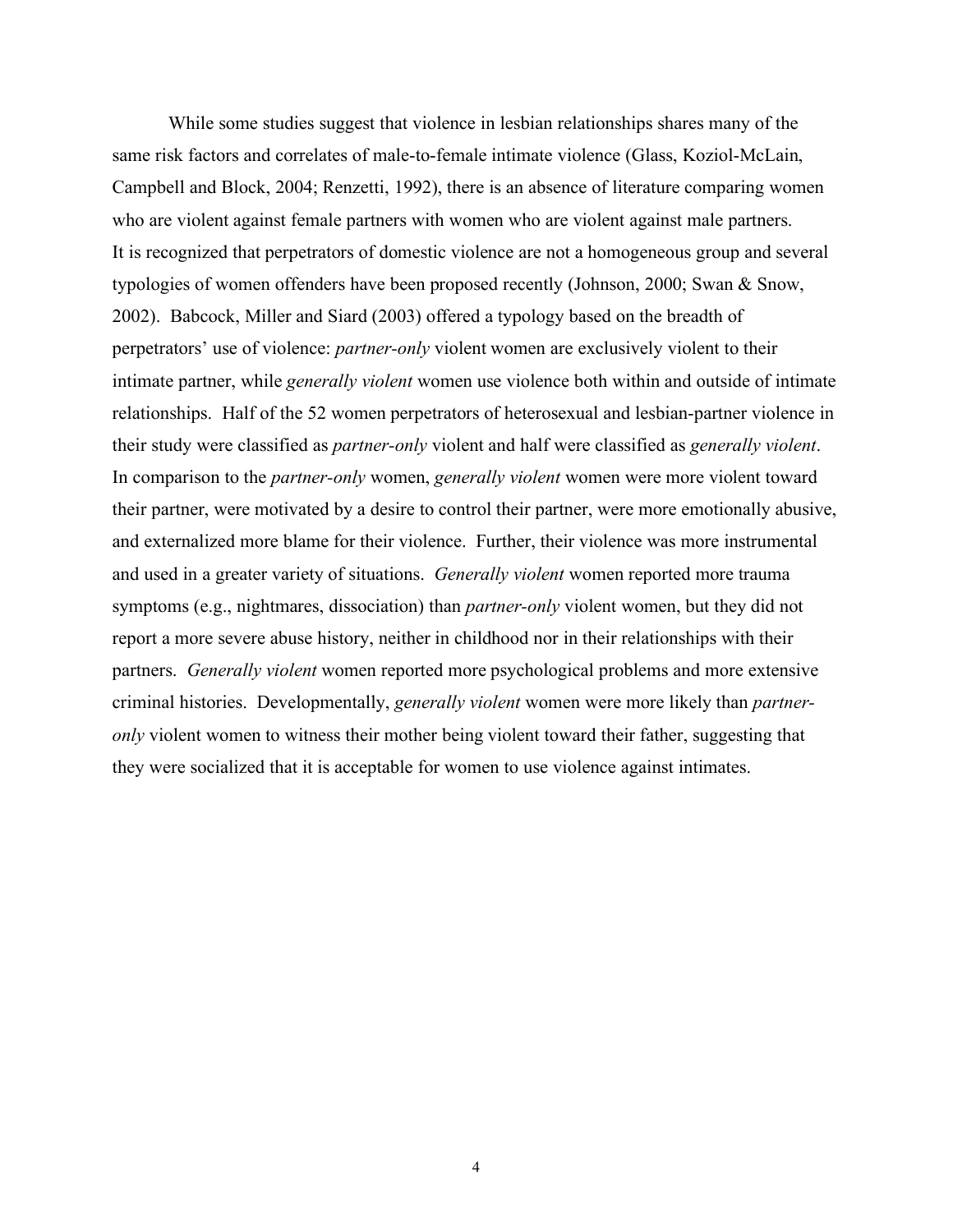#### **CURRENT STUDY**

Research to date has provided a preliminary insight into the issue of female relationship violence. Our review of the literature revealed a paucity of programs for women offenders of domestic violence that are based on theoretical and treatment models developed specifically for women offenders taking into account the unique motives and dynamics of women's violence (for an exception, see Koonin, Cabarcas & Geffner, 2002). The current study aims to investigate the existence and nature of relationship violence by federally sentenced women offenders in Canada and to suggest appropriate areas for intervention.

#### **Research Questions**

- *1. What demographic, offence-related, and risk/need characteristics describe women who are perpetrators of intimate partner violence?*
- *2. What is the context surrounding women's use of violence in intimate relationships?*
- *3. What are the consequences of women's acts of violence for the victim?*
- *4. What are women's motives for behaving violently towards a partner?*
- *5. What are indicators of risk for intimate partner violence among women offenders and do they differ from indicators for such violence reported by male offenders?*

#### **METHODOLOGY**

#### **Population**

The population under study included all women offenders under federal supervision in September 2002 who had a history of violence in intimate relationships during a current and/or prior sentence. This group was used to generate a descriptive profile of women who were violent against intimate partners. From this population, a random sample of 58 women was selected to examine the contextual factors, motives, and consequences of their violence. The sample was representative of the population of federally sentenced women who had a history of violence against an intimate partner on such variables as age, sentence length, and overall risk.

# **Data Extraction**

Within the Correctional Service of Canada (CSC), offenders are assessed through an Offender Intake Assessment (OIA) process during the first weeks of their incarceration to identify static and dynamic factors that affect their criminal behaviour and subsequently their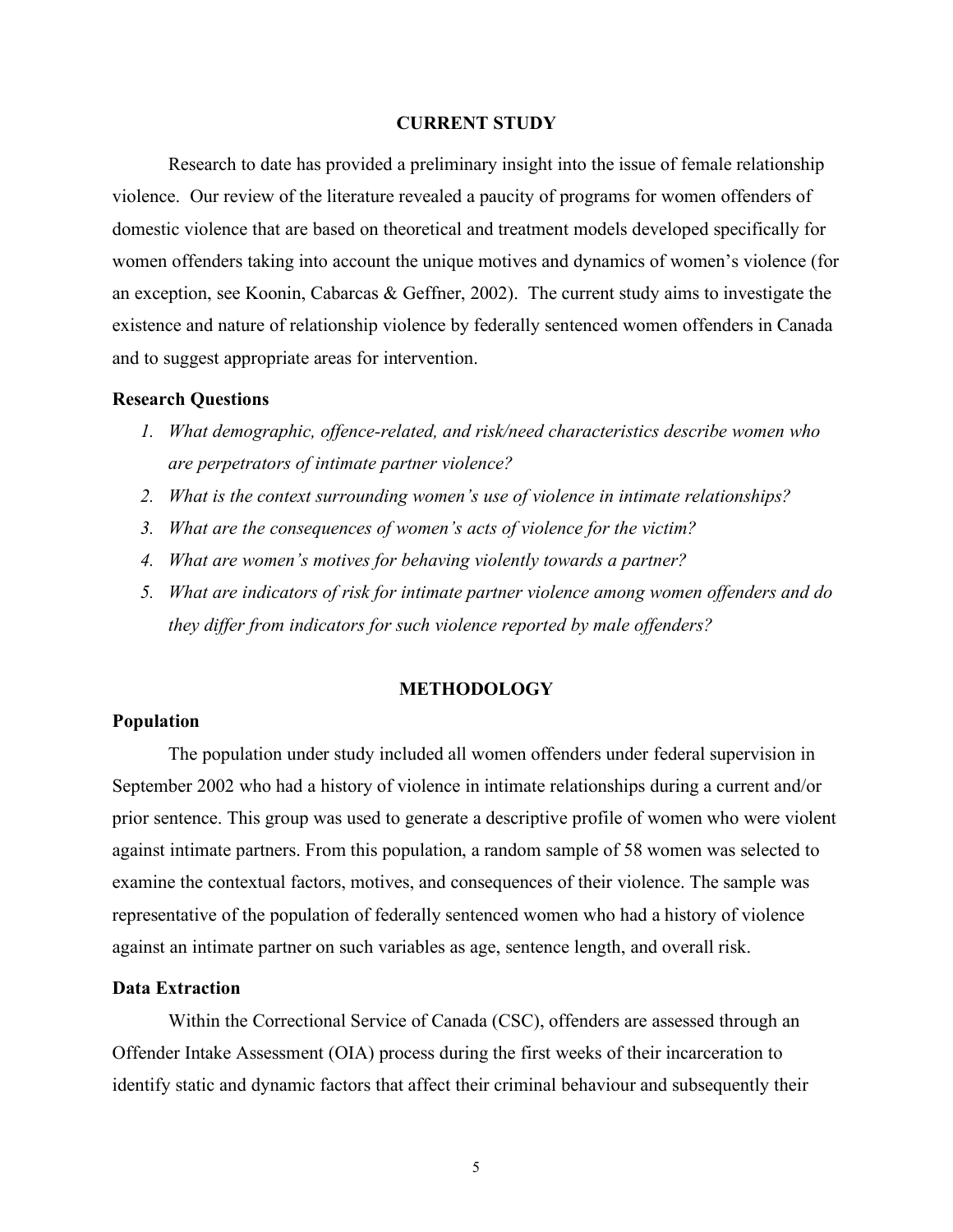safe and timely reintegration into the community. Numerous indicators are assessed for each of seven domains (community functioning, attitude, employment, social interaction, personal/emotional orientation, substance abuse, and marital/family). This information, along with other documentation related to the correctional planning of offenders, is electronically managed by the Offender Management System (OMS) database. The OIA indicator "*spousal assault perpetration*" was used to identify the study population. A subsequent query into the OMS database was performed to obtain information on the demographic characteristics, current offence, and risk and need profiles of these women. For the more in-depth reviews of the subsample selected for investigation, each of the offender's OMS files was reviewed by one of two researchers and the variables of interest were coded using a standardized template. Interrater reliability was assessed on a small sample (*n*=5); the coders' responses agreed 80 - 100% of the time for 75% of the variables, and 40 - 60% of the time for 25% of the variables.

*Spousal Assault Risk Assessment Guide (SARA)*. This checklist consists of 20 risk factors for spousal assault (Kropp, Hart, Webster & Eaves, 1995). Based on an evaluation of the indicators, an overall risk rating is completed. At present, the SARA is only validated for male offenders (Kropp & Hart, 2000) and, accordingly, the instrument is not currently used in CSC for assessing risk for women offenders. An objective of the current study was to determine whether women offenders' risk for intimate partner violence is indicated by similar variables as those for men, as outlined by the SARA. Researchers were formally trained on the administration, scoring and interpretation of the SARA. The SARA was coded based on available OMS file material.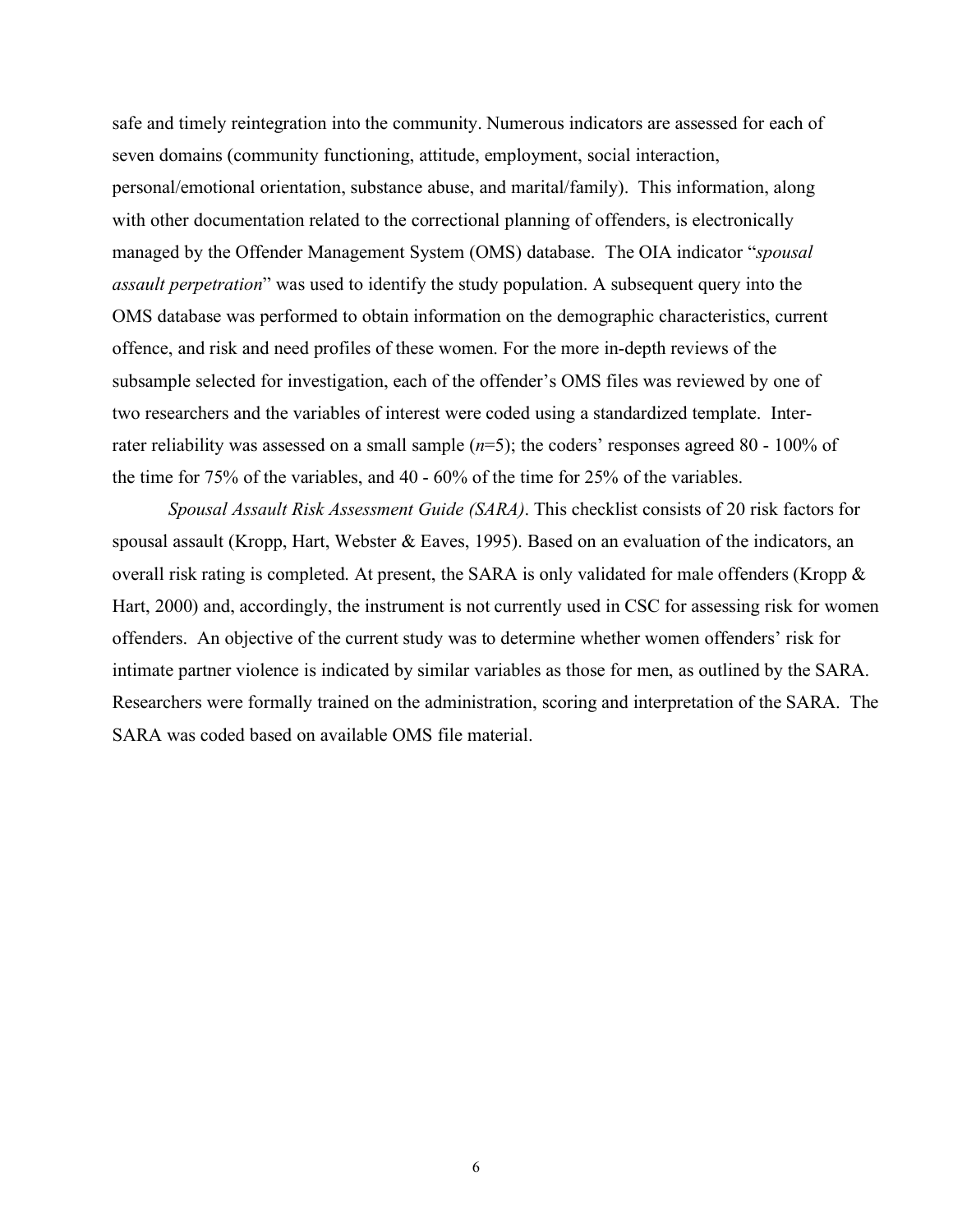#### **RESULTS**

#### **Profile of Female Perpetrators of Intimate Partner Violence**

#### *Demographic***s**

In September 2002, 897 women were serving a federal sentence in Canada. Of these, 15.1% (*N*=135) had a history of violence against an intimate partner(s). Their ages ranged from 20 to 71, with a mean age of 37 years. Seventy percent had completed at least a grade 10 level of education. The most common current marital status was single (38.3%), followed by common law (33.6%). A large percentage of the women in the sample (43.6%) was Aboriginal; 48.9% were Caucasian.

#### *Current Offence*

Sixteen of the 135 women (11.9%) were serving life sentences; for those serving determinate sentences the mean sentence length was 3.29 years. Over half of the women (58.5%) were convicted of at least one violent offence. The most common offence category was homicide (27.4%), followed by traffic/import drugs (24.4%) and robbery (19.3%). The majority (60.7%) were incarcerated, while the remainder was being supervised in the community.

#### *Risk/Need*

A majority of the women were identified at intake as posing a moderate risk (56.0%), showing moderate motivation to address the factors associated with their criminal pattern (51.1%), and as having high needs related to their criminal behaviour (52.2%). The women were most commonly rated at intake as having a high reintegration potential (38.3%). As shown in Table 1, a majority of the women were assessed at intake as not having a problem in the community functioning and attitude domains. Most frequently, the women were assessed as having some /considerable difficulty with employment, associates/social interaction, marital/family background, personal/emotional orientation, and substance abuse.

| Domain                       | Some / Considerable<br>Asset/ |                   |
|------------------------------|-------------------------------|-------------------|
|                              | No difficulty                 | <b>Difficulty</b> |
| <b>Community Functioning</b> | 69.4%                         | 30.6%             |
| Attitude                     | 67.9%                         | 32.1%             |
| Employment                   | 26.9%                         | 73.1%             |
| Social Interaction           | 35.8%                         | 64.2%             |
| Marital / Family             | 19.4%                         | 80.6%             |
| Personal/Emotional           | $5.2\%$                       | 94.8%             |
| Substance Abuse              | 11.2%                         | 88.8%             |

**Table 1. Assessment of Perpetrators' Needs at Intake (***N* **= 134)**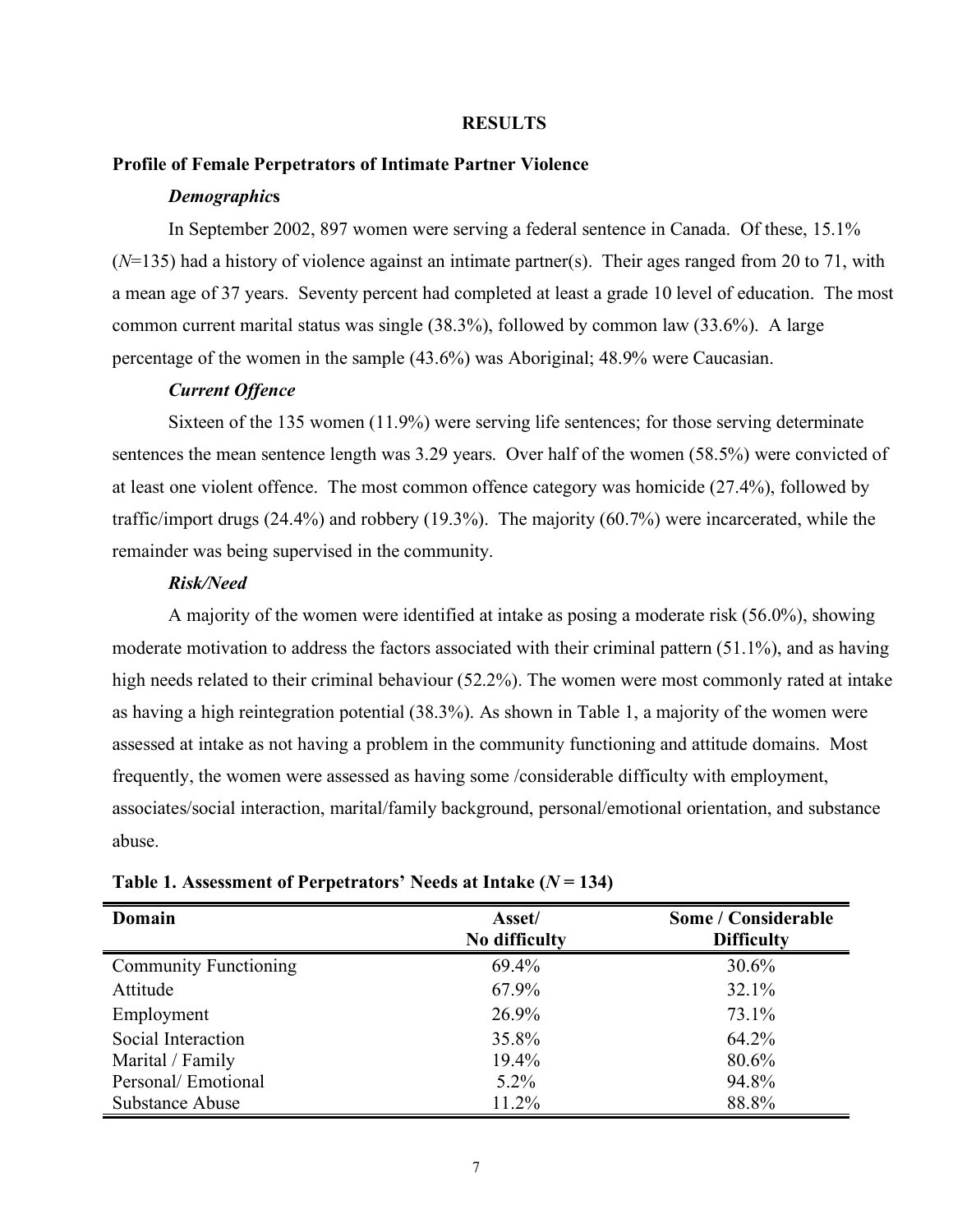#### **Context Surrounding Women's Violence**

#### *Childhood Victimization*

An in-depth review of the files for 58 women identified as perpetrators of intimate partner violence revealed considerable abuse during their childhood/adolescence: 76% had experienced emotional abuse and 77.2% had experienced physical abuse. The abuse was most often committed by someone other than a family member (64.1%), although 50% had been abused by their mothers, 31% by their fathers, and 44.4% by another family member(s). Most (70.6%) experienced their first episode of abuse between the ages of 5 and 15 years, although about 20% were under 5 years of age when they were first assaulted. The abuse was considered long-term or severe for more than three quarters of the women (78.4%).

#### *Intimate Relationships*

Most of the women (70.8%) had only been involved in heterosexual intimate relationships, while 6.9% had only been involved in same-sex relationships; almost one-quarter (22.4%) had been involved in both heterosexual and homosexual relationships. The average length of intimate relationships was more than five years for half of the women.

Violence perpetrated by the women offenders and their partners is profiled in Table 2. Most of the women (72.5%) were violent in *some* of their intimate relationships. The women perpetrators were most likely to have also been victims in *some* of their intimate relationships (59.6%); only 5.3% of the women had never experienced violence by an intimate partner. For 63% of the women, the violence was reported to be long-term or severe.

| <b>Proportion of Intimate</b><br><b>Relationships</b> | <b>Percentage of Perpetrators</b> | <b>Percentage of Perpetrators</b><br><b>Who Were Also Victims</b> |
|-------------------------------------------------------|-----------------------------------|-------------------------------------------------------------------|
| None                                                  |                                   | 5.3%                                                              |
| Some (a minority)                                     | 72.5%                             | 59.6%                                                             |
| Most (a majority)                                     | 13.7%                             | $17.5\%$                                                          |
| All                                                   | 13.7%                             | 17.5%                                                             |

**Table 2. Violence Perpetrated by the Women and by their Partners**

*Note.*  $n = 58$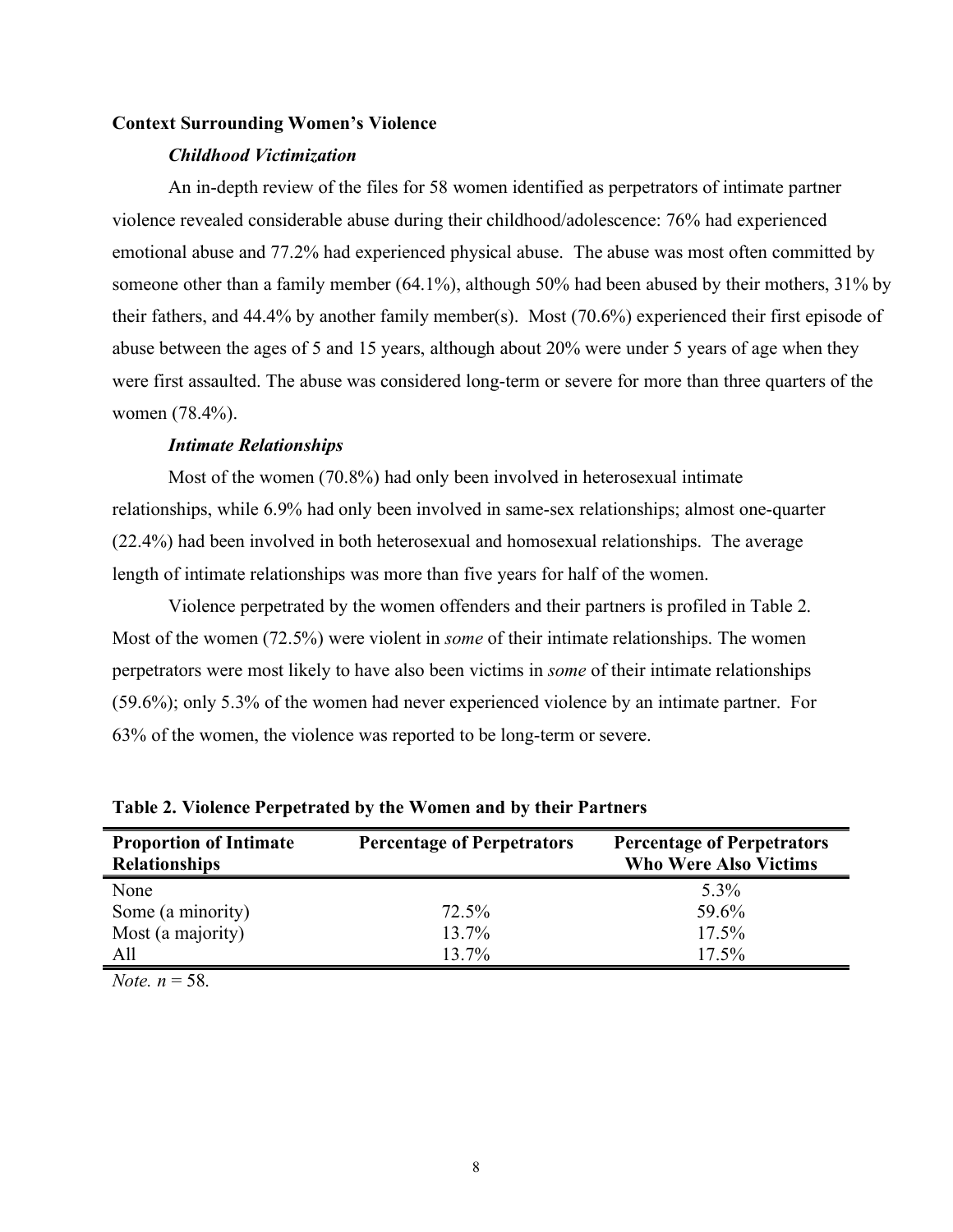#### *Offenders' Violenc***e**

The offender's index offence was related to intimate violence for 22.4% of the women. As was shown in Table 2, most of the women had been violent in *some* of their intimate relationships, although 13.7% had been violent in *most* and another 13.7% in *all* of their intimate relationships. The victim was male in 82.5% of the cases and female in 10.5%; 7% of the women reported that they had been violent towards both women and men partners. As shown in Table 3, the violence was most often committed on an *occasional* basis (i.e., 2-3 episodes over period of relationship).

The violence was physical in almost all cases; sexual violence (with or without physical violence) was reported for 11.1% of the women. At some time, 64.3% had used a weapon during an incident of violence. Poisoning and stalking the victim were rare; 2.8% and 2.4% of women respectively, had perpetrated these forms of abuse.

#### **Table 3. Frequency of Offenders' Violence**

| <b>Frequency of Violence</b>              | <b>Percentage of Offenders</b> |
|-------------------------------------------|--------------------------------|
| 1 incident over period of relationship    | 18.9%                          |
| 2-3 incidents over period of relationship | 48.6%                          |
| 4-5 incidents over period of relationship | 29.7%                          |
| More than 5 incidents during relationship | 2.7%                           |

*Note.*  $n = 37$ 

#### **Consequences of Violence**

Overall in most of the incidents of intimate partner violence, there was no injury to the victim. Nevertheless, 68.8% of the 58 women had perpetrated *at least one* violent act in which there was mild injury, 30.0% had caused moderate injury at some point (i.e., required medical attention), 18.2% had at some point caused injury requiring hospitalization, and 11.8% had perpetrated at least one act which resulted in the death of their intimate partner.

#### **Motives for the Violence**

Motives for the offenders' violence are provided in Table 4. The majority of the women had a history of mutual violence/combat with their intimate partner, although 63.9% of the women were the primary perpetrators in at least one incident. Fear of further control/abuse by their partner, self-defence, and especially defence of children were relatively infrequent motives. Of the six incidents examined that resulted in the death of the partner, two were related to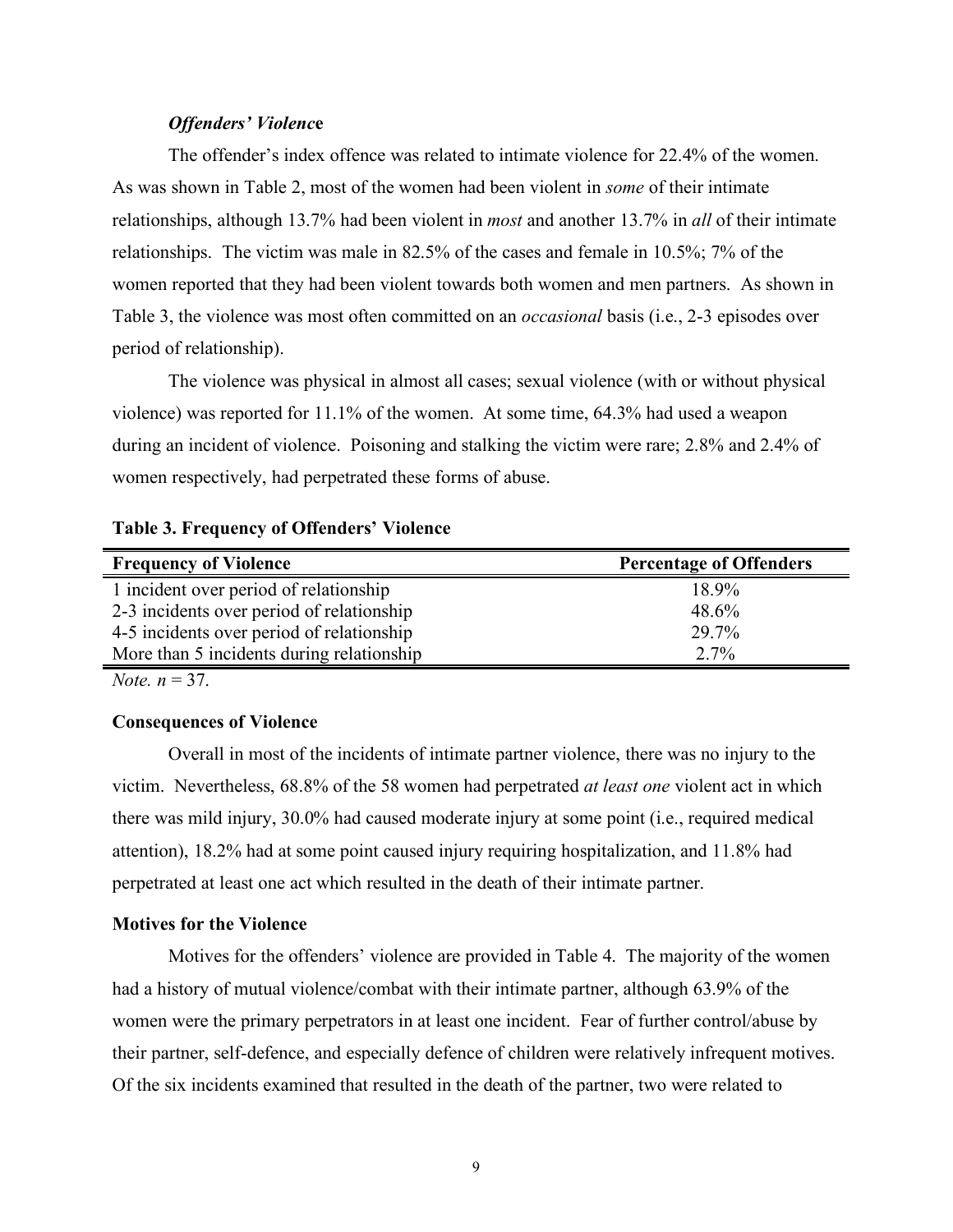revenge/retaliation, two were related to instrumental violence, one was related to self-defence, and the motive was unknown for one case.

| <b>Motive</b>                                         | <b>Most Incidents</b><br>$(n = 39)$ | <b>At Least One</b><br>Incident |
|-------------------------------------------------------|-------------------------------------|---------------------------------|
| Mutual violence/combat <sup>2</sup>                   | 59.0%                               | $81.6\%$ (n=49)                 |
| Primary perpetration <sup>3</sup>                     | 15.4%                               | 63.9% $(n=36)$                  |
| Revenge/retaliation <sup>4</sup>                      | $7.7\%$                             | 37.9% $(n=29)$                  |
| Instrumental purposes <sup>5</sup>                    | $7.7\%$                             | $31.6\%$ (n=38)                 |
| Fear of further control/abuse by partner <sup>6</sup> | $5.1\%$                             | $19.4\%$ $(n=31)$               |
| Self-defence <sup>7</sup>                             | 5.1%                                | $18.2\%$ $(n=33)$               |
| Defence of children <sup>8</sup>                      | 0%                                  | $(n=42)$<br>$2.4\%$             |

**Table 4. Motives for Offenders' Relationship Violence 1**

# *Contributing Factors*

Factors contributing to the offenders' perpetration of intimate partner violence in at least one incident are listed in Table 5. As shown, physical/sexual victimization and emotional abuse by the victim contributed to at least one incident of violence for the overwhelming majority of offenders.

**Table 5. Factors Contributing to the Offenders' Intimate Partner Violence**

| <b>Contributing Factors</b>          | <b>Percentage of Offenders</b> |
|--------------------------------------|--------------------------------|
| Physically/sexually abused by victim | $84.3\%$ (n=51)                |
| Emotionally abused by victim         | $84.3\%$ (n=51)                |
| Alcohol abuse                        | 66.7% $(n=39)$                 |
| Drug abuse                           | 54.3% $(n=35)$                 |
| Financial issues                     | $31.4\%$ (n=35)                |
| Jealousy                             | $26.9\%$ (n=26)                |
| Child discipline/custody             | $2.5\%$ $(n=40)$               |

<sup>&</sup>lt;sup>1</sup> The motive for the violence could not be determined from file documentation for a number of the cases.<br><sup>2</sup> Both partners have been violent.<br><sup>3</sup> No evidence that her intimate partner perpetrated violence towards her.<br><sup></sup>

partner, robbery).<br>  $\delta$  Fear not of immediate harm, but of future continuation of harm.<br>  $\delta$  Offender believed that if she did not defend herself she would become a victim of immediate harm.<br>  $\delta$  Belief that if she did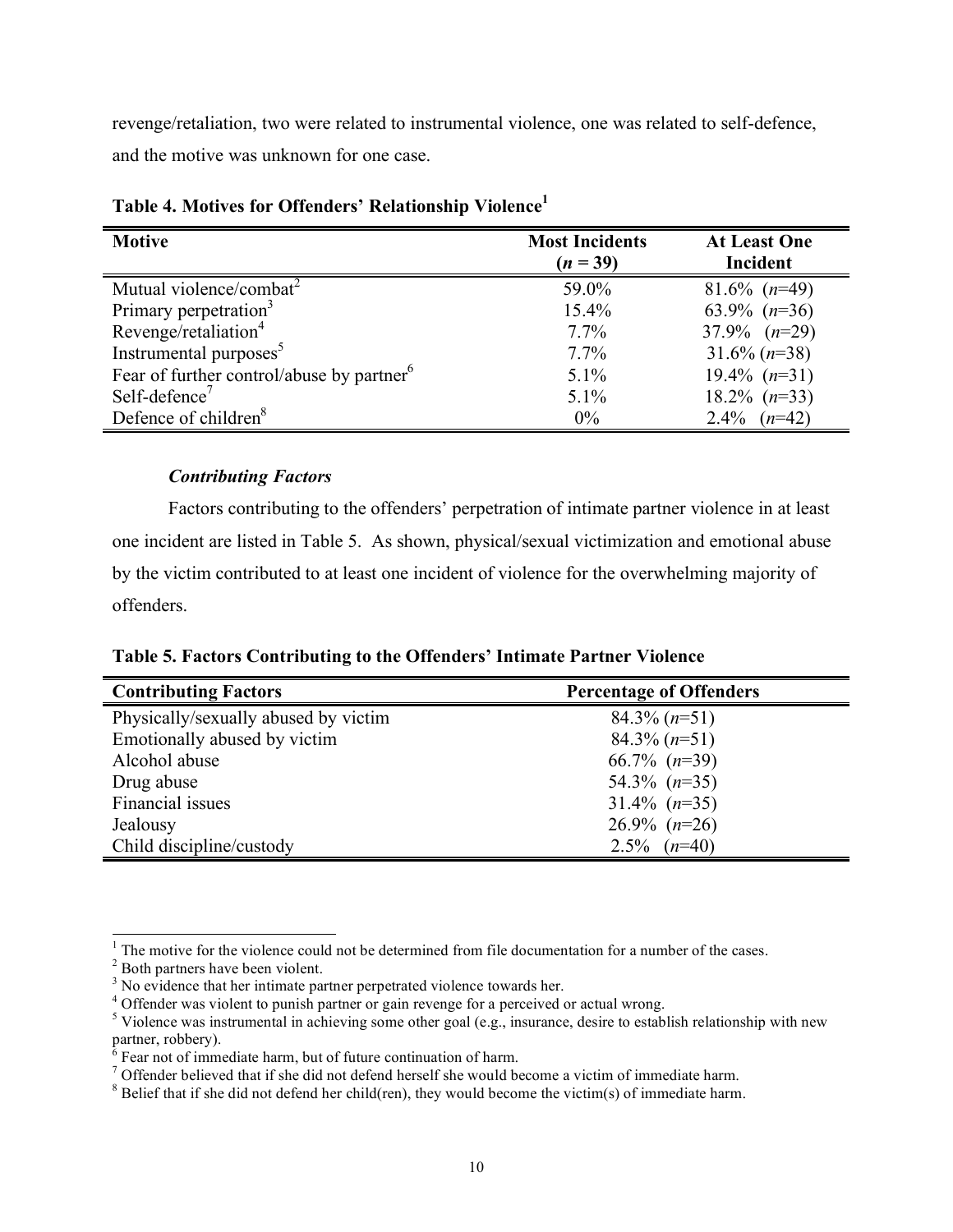#### **Indicators of Risk of Intimate Partner Violence**

Results of the SARA for the sample of 58 women offenders are presented in Table 6. For comparison purposes, data for male federal offenders of domestic violence are presented as well. Six of the 20 risk factors are evident for a majority of the women (i.e., for more than two thirds of the women). These items are: past physical assault of an intimate partner; recent substance abuse/dependence; recent employment problems; severe violence and/or sexual assault in index offence; past violation of conditional release or community supervision; and victim of and/or witness to family violence as a child or adolescent. An additional seven indicators of risk were found to be reasonably evident for the women (i.e., common to between one third and two thirds of the women). The six SARA items that were absent for a large majority of the women (i.e., found among less than one third of women offenders) were: minimization of spousal assault history; attitudes supporting spousal assault; past assault of family members; recent psychotic/manic symptoms; past sexual assault/jealousy; and violations of "no contact" orders.

The SARA summary risk rating provides an overall rating of risk for intimate partner violence. It is based on the evaluator's consideration of the 20 risk factors. According to this, only 6.9% of the women were classified as high risk; 29.3% were classified as moderate risk; and 63.8% were classified as low risk. The corresponding percentages for male offenders with histories of domestic violence are 28.5% for high risk, 39.9% for moderate risk, and 31.6% for low risk (Correctional Service of Canada, 2005).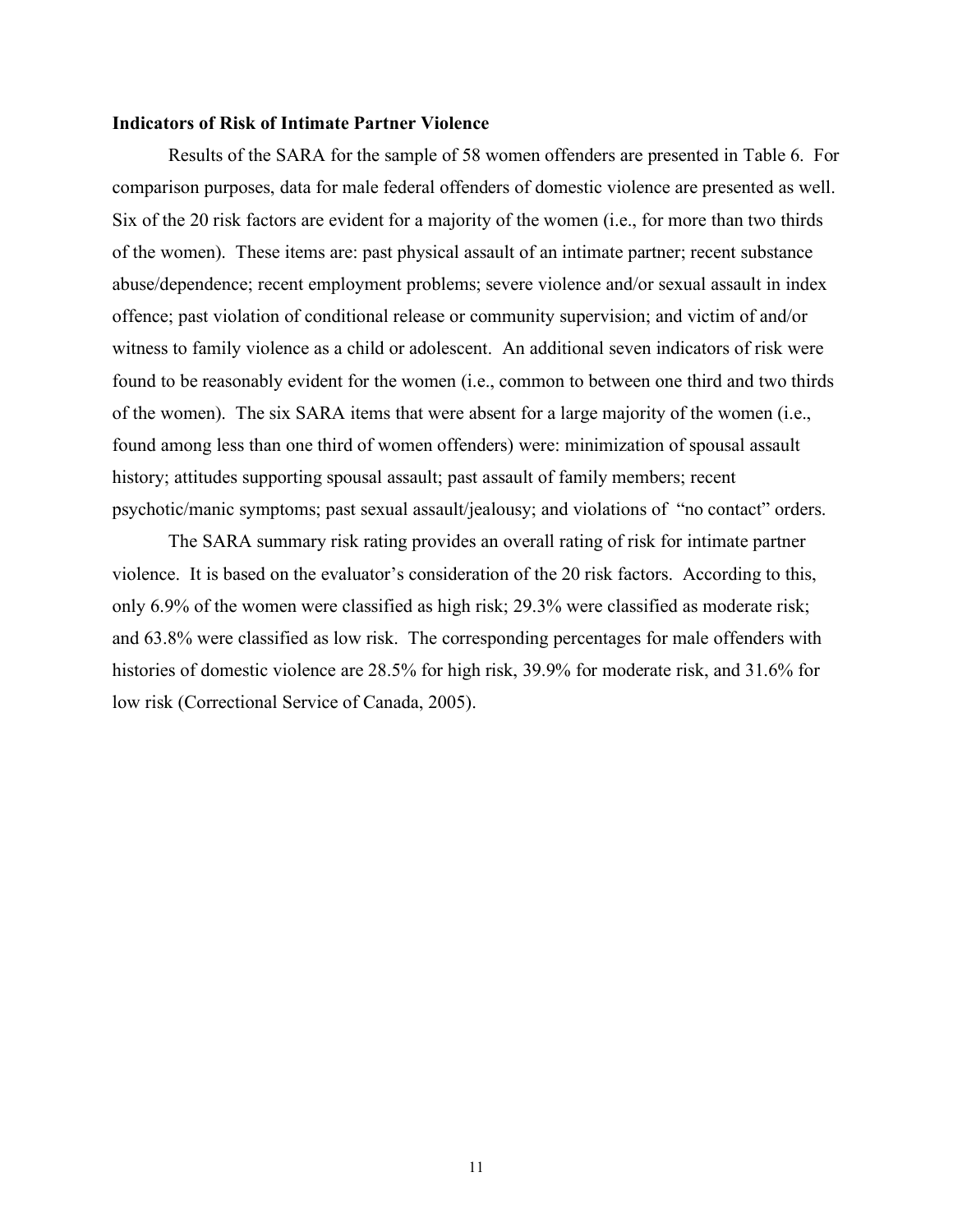| <b>SARA</b> Item                                                                | Women                  | Male             |
|---------------------------------------------------------------------------------|------------------------|------------------|
|                                                                                 | <b>Offenders</b>       | <b>Offenders</b> |
|                                                                                 |                        | $(N=4137)$       |
| #11. Past physical assault against intimate partner                             | $94.5\%$ ( $n=55$ )    | 89.1%            |
| #7. Recent substance abuse/dependence                                           | $87.9\%$ (n=58)        | 80.9%            |
| #5. Recent employment problems                                                  | $87.7\%$ ( $n=57$ )    | 67.2%            |
| #18. Severe violence and/or sexual assault in index offence <sup>10</sup>       | 84.6% $(n=26)^{11}$    |                  |
| #3. Past violations of conditional release/community supervision                | $75.0\%$ (n=56)        | 73.6%            |
| #6. Victim and/or witness to family violence as a child or adolescent           | $75.0\%$ (n=56)        | 57.7%            |
| #2. Past assault of strangers or acquaintances                                  | 63.1% $(n=57)$         | 69.0%            |
| #19. Use of weapons or credible threats of death in index offence <sup>11</sup> | $62.5\%$ $(n=24)^{12}$ |                  |
| #10. Personality disorder with anger, impulsivity or behavioural                | $46.3\%$ (n=54)        | 35.6%            |
| instability                                                                     |                        |                  |
| #13. Past use of weapons or credible threats of death against partner           | $42.2\%$ (n=45)        | 47.2%            |
| #4. Recent relationship problems                                                | 40.8% $(n=54)$         | 66.4%            |
| #8. Recent suicidal/homicidal ideation or intent                                | $35.7\%$ (n=56)        | 22.9%            |
| #14. Recent escalation in frequency or severity of assault against partner      | $35.2\%$ (n=54)        | 34.5%            |
| #16. Extreme minimization or denial of spousal assault history                  | $29.1\%$ (n=55)        | 64.6%            |
| #17. Attitudes that support or condone spousal assault                          | $27.6\%$ (n=58)        | 57.1%            |
| #1. Past assault of family members                                              | $26.9\%$ (n=52)        | 42.9%            |
| #9. Recent psychotic/manic symptoms                                             | $21.6\%$ (n=51)        | 8.7%             |
| #12. Past sexual assault/jealousy against intimate partner                      | $19.1\%$ (n=47)        | 29.2%            |
| #20. Violation of a "no contact" order in index offence $11$                    | 6.9% $(n=29)^{12}$     |                  |
| #15. Past violations of "no contact" orders                                     | $5.7\%$ ( $n=53$ )     | 30.2%            |

# **Table 6. Percentage of Offenders who Demonstrated SARA Risk Factors 9**

# *Typology of Women Offenders*

Evidence of either past assault of family members (SARA item #1) or past assault of strangers or acquaintances (SARA item #2) was present for two thirds of the 58 women (66.7%). These women were coded as *generally violent*. In comparison, one third of the sample (33.3%) were identified as *partner-only* violent (i.e., no evidence of either SARA items 1 or 2). The two groups were compared on variables of interest, and while trends were observed showing more serious violence for *generally violent* women, small sample sizes limited the number of analyses that could be performed. The results suggested that *generally violent* women were more likely than the *partner-only* violent women to have past violations of conditional release or community

<sup>&</sup>lt;sup>9</sup> Risk indicators coded as "present" or "somewhat present".<br><sup>10</sup> Items pertaining to index offence could not be coded for male offenders.<br><sup>11</sup> Item was not coded if there was insufficient information or the item was not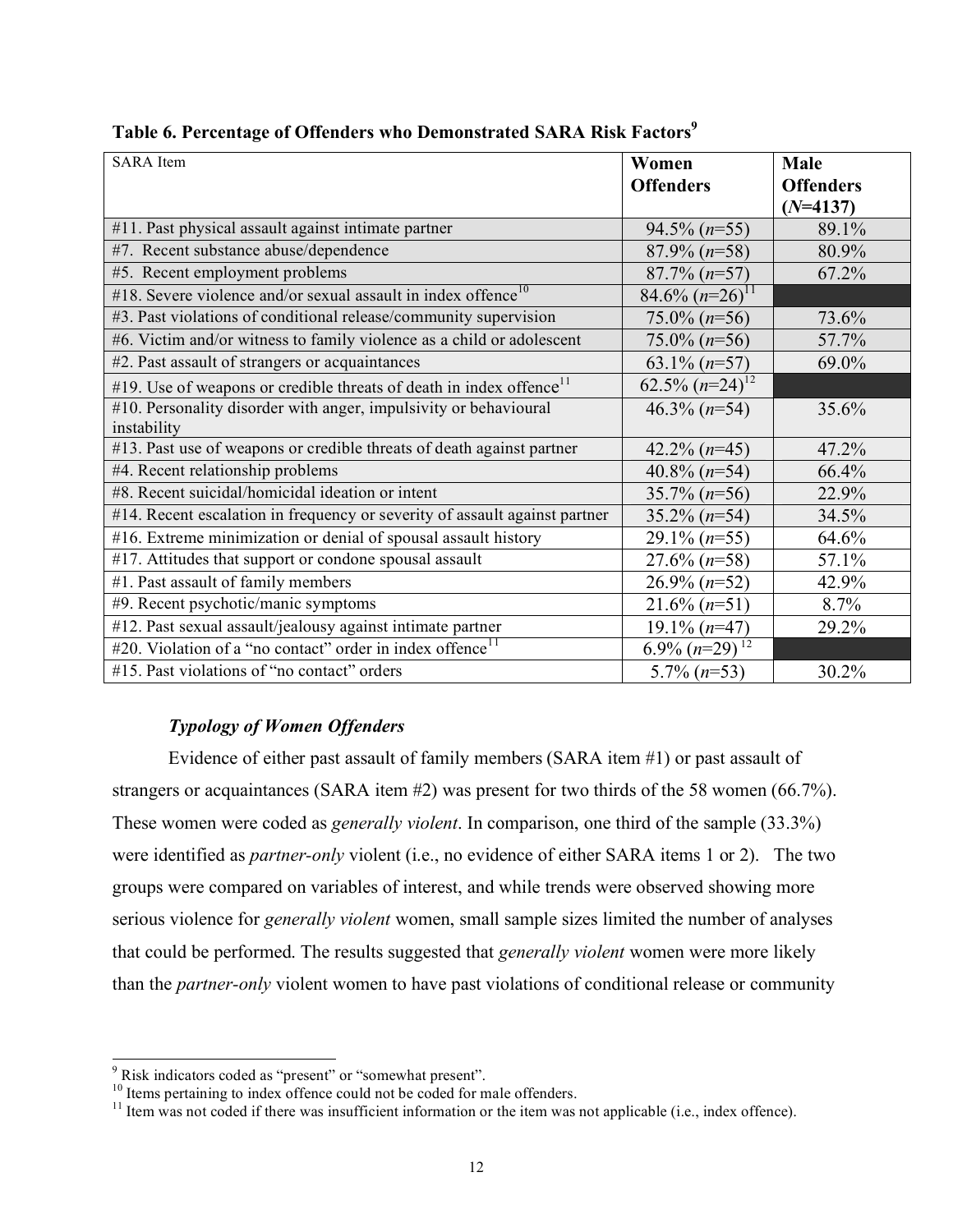supervision (86.5% and 50% respectively),  $\chi(1) = 8.5$ ,  $p < 0.01$ <sup>12</sup> Further, *generally violent* women were more likely than *partner-only* violent women to have used weapons or made credible threats of death against their intimate partner during past incidents (58.6% versus 13.3%),  $\chi(1) = 8.26, p < 01$ .

<sup>&</sup>lt;sup>12</sup> One cell with expected count less than 5.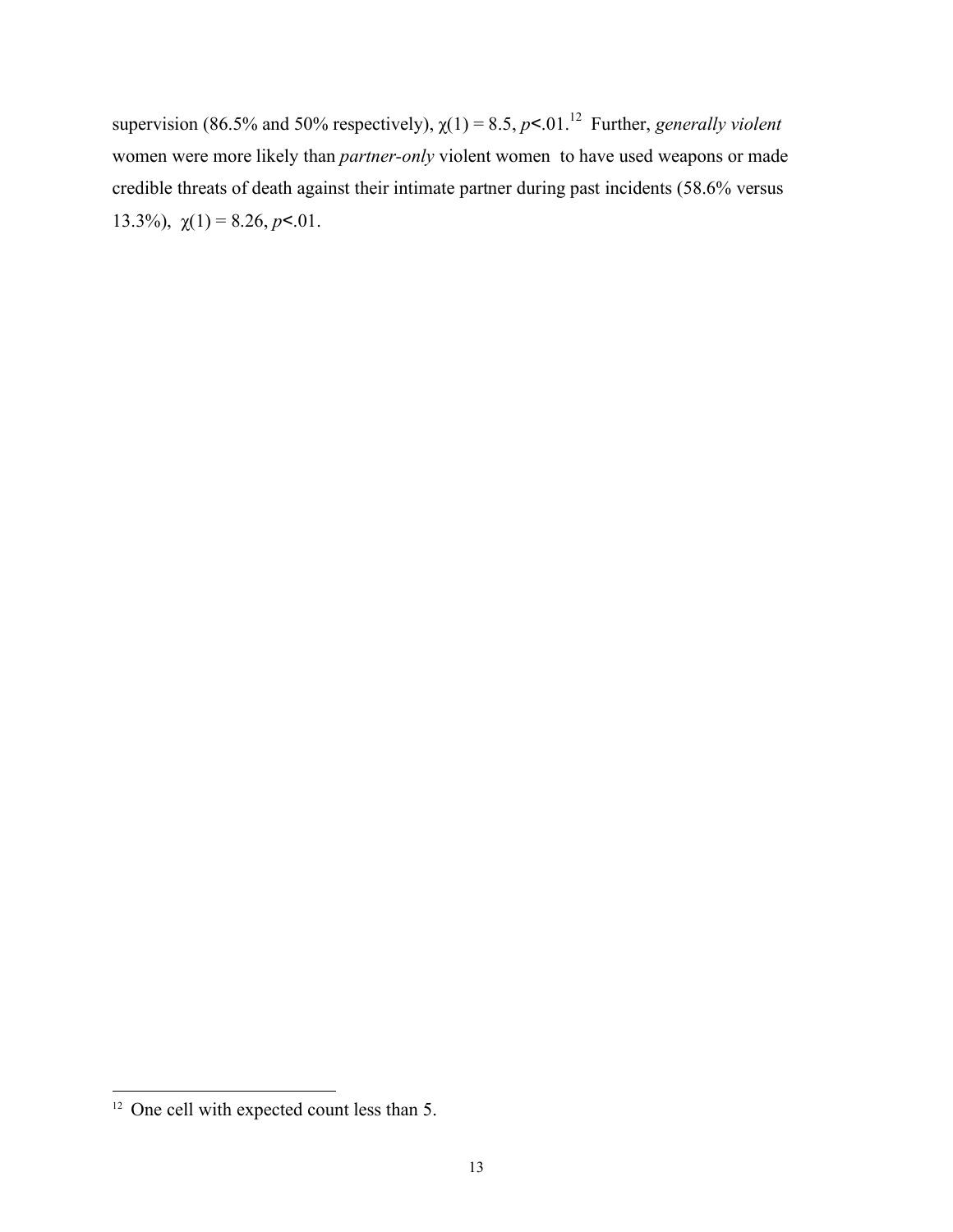#### **DISCUSSION**

#### **Incidence**

At least 15% of federally sentenced women offenders have perpetrated intimate partner violence. While this rate is roughly consistent with large-scale surveys of Canadian (Johnson & Hotton, 2001) and American (Straus & Gelles, 1986) populations, it may well be an underestimate of the magnitude of intimate partner violence among federally sentenced women. The study employed a file review methodology, and relied on a few existing indicators to identify perpetrators of intimate partner violence. An alternative methodology, such as a confidential survey, may have identified a greater proportion of women who perpetrated violence towards their intimate partners.

The present results suggest that the incidence of intimate partner violence among federally sentenced women offenders is about half that for male offenders. Earlier research within the Correctional Service of Canada using a similar file review methodology determined that 29% of male offenders had been violent toward a female partner (Robinson & Taylor, 1995). While survey research has consistently found relatively balanced rates of intimate partner violence among the genders, research with shelter and criminal justice populations has identified a distinct form of partner violence, termed patriarchal terrorism, which is perpetrated primarily by men (Johnson, 1995). Given the risk profiles of offenders who receive federal sentences (i.e., with criminal profiles that warrant a minimum of two-year term of imprisonment), it is likely that their violence is this more serious form.

#### **Demographic and Personal Characteristics**

The present results suggest that the perpetration of violence against intimate partners is a particularly serious problem for Aboriginal women. Aboriginal people comprise less than three percent of the Canadian population and over 22% of women inmates (Fortin, 2004). In the present study, over 40% of the women identified as perpetrators of intimate violence were Aboriginal. Rates of men's violence against women, including lethal violence, are particularly high in Aboriginal communities (Four Worlds Centre for Development Learning, 2003). The absence of literature examining the issue of Aboriginal women's violence is perhaps not surprising given the relative magnitude of the problem of violence against Aboriginal women. Factors such as financial issues and, in particular, substance abuse contribute to the intimate partner violence by female offenders currently serving a federal sentence in Canada. About 89%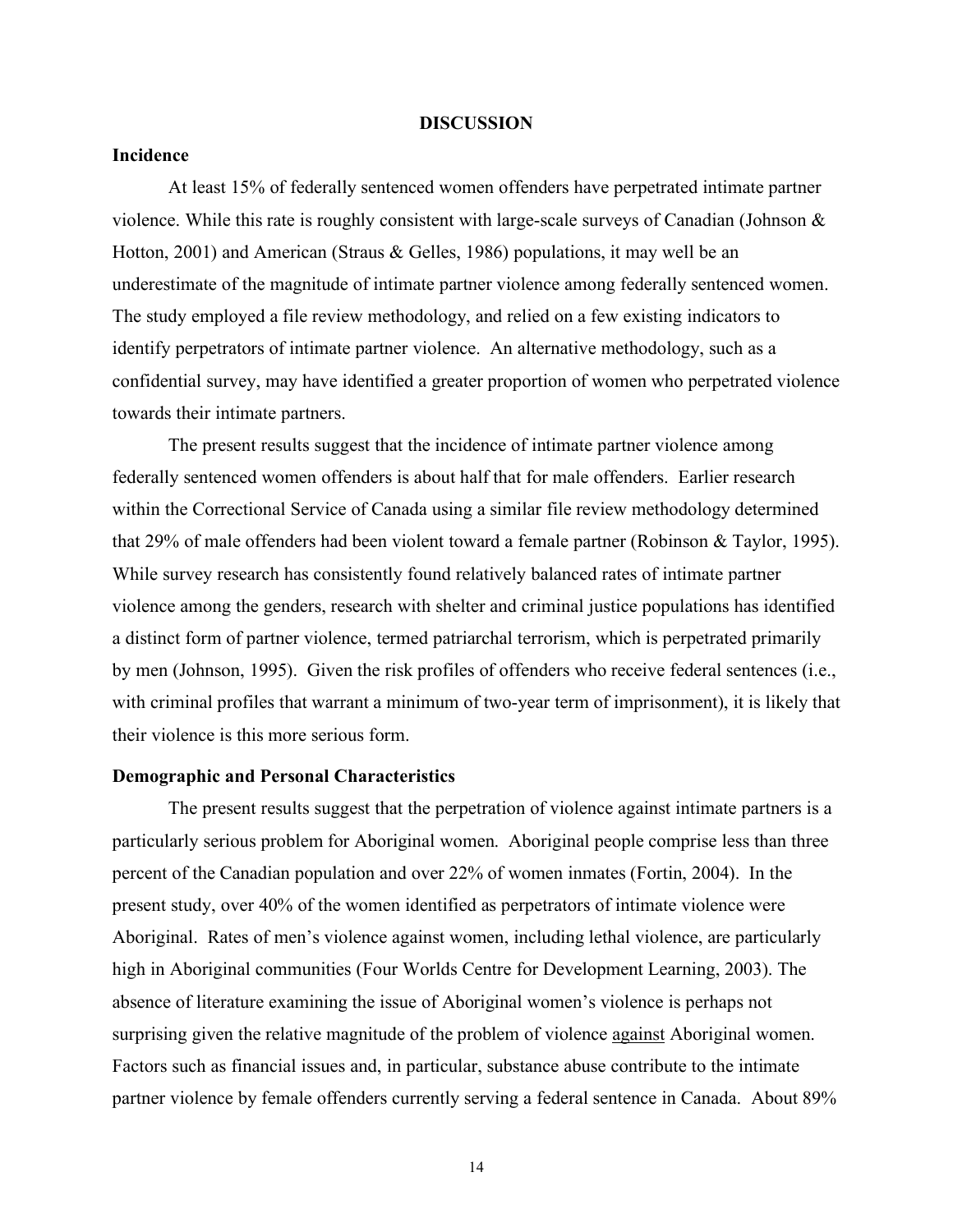of the women were assessed at intake as having some/considerable difficulty with substance abuse, and alcohol abuse and drug abuse were identified as contributing factors to their violence for two thirds and one half of the women, respectively. This rate is even higher than that reported for federally sentenced women with any kind of violent histories (not just intimate partner violence). Bell (2004) found that 79% of violent women had some to considerable need in the substance abuse domain.<sup>13</sup> The association between substance abuse and the perpetration of partner abuse generally, and lethal violence, specifically, has been reported in the literature for both female-to-male violence (Kruttschnitt, Gartner & Ferraro, 2002) and female-to-female violence (Renzetti, 1992).

Using the framework provided by the SARA, the following three risk factors were most common among federally sentenced women perpetrators of domestic violence: past physical assault against an intimate partner (95%), recent substance abuse (88%), and recent employment problems (88%). In comparison to a recent large-scale study, the percentage of women meeting the criteria for each of these factors in the present study is very high. Henning and Feder (2004) found that only 15% of the women arrested (not necessarily convicted) for domestic violence in their study had a prior arrest for domestic violence, 28% had problems with alcohol/drugs, and 43% were currently unemployed. Therefore, while the risk factors for the federally sentenced women offenders appear similar to those arrested for domestic violence, the federally sentenced women clearly demonstrate heightened risk and criminogenic need profiles.

A majority of the women in the present study were also assessed as having considerable marital/family problems (81%) and personal/emotional deficits (95%). Interestingly, only 41% reported having had substantial conflict or separation in the year preceding the violence. Henning, Jones and Holdford (2003) speculate that for some violent women (i.e., those who are primarily victims) their dissatisfaction/distress may be largely influenced by their partners' abusive behaviour.

In contrast to the other factors studied, child discipline/custody issues were documented as a contributing factor in only one case. Also, the majority of women had no difficulty in the community functioning and attitude domains. Only 28% of the women perpetrators of intimate violence in the current study demonstrated attitudes that support or condone domestic violence, even though most of the women were exposed to abusive models while growing up.

 $13$  The population of violent women offenders would have included women perpetrators of intimate violence.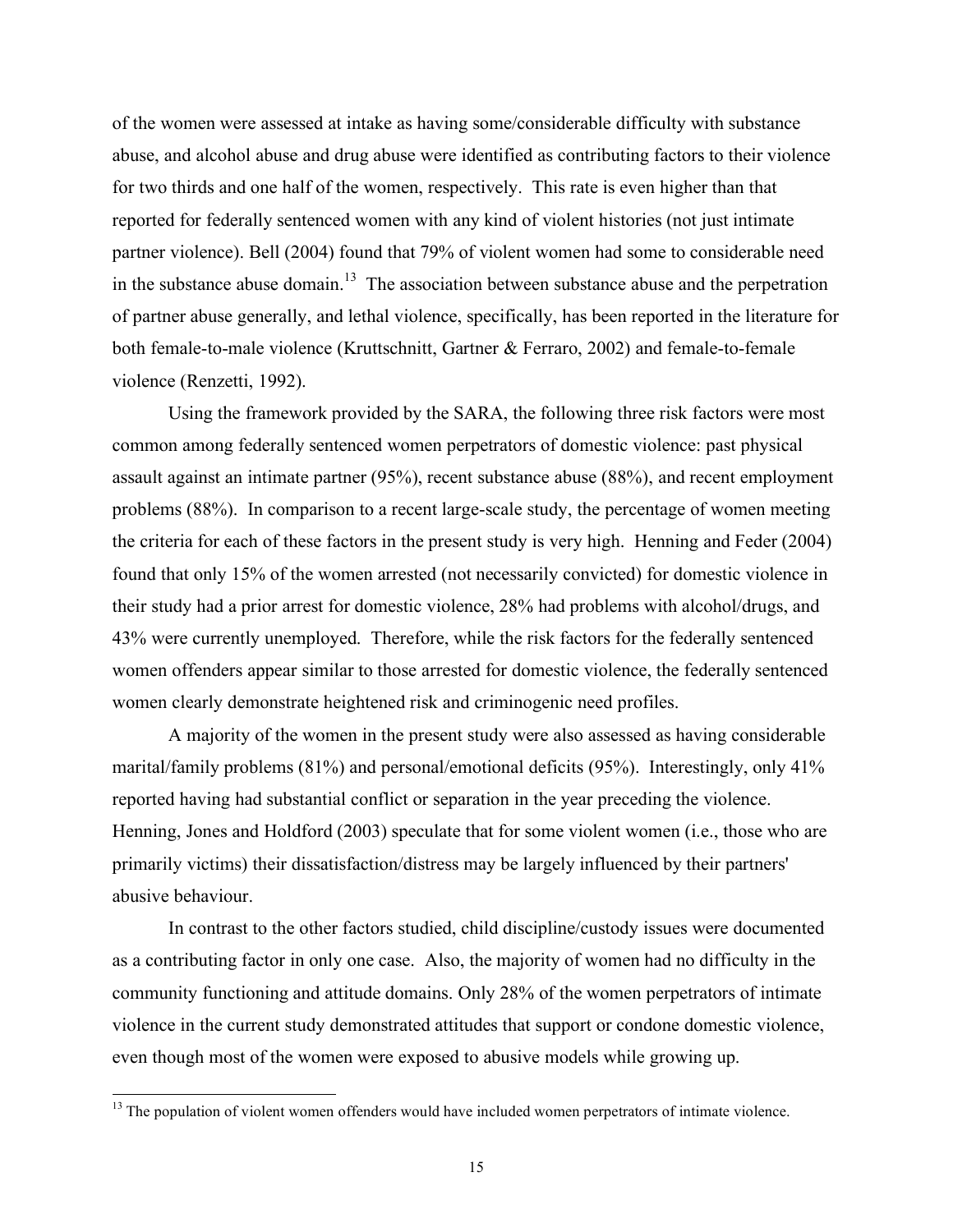#### **Past Victimization**

The current findings indicate shockingly high rates of past victimization for women offenders who have been violent against intimate partners. Over three quarters of the women in the present study had been a victim of family violence as a child or adolescent, most often by individuals other than family members but also commonly by their mothers, fathers and stepparents. The extent of victimization was substantial; for about three quarters of the women, the abuse was long-term or severe, including multiple perpetrators or serious injuries requiring medical attention. While a large majority of the women in the sample experienced their first episode of abuse between the ages of five and fifteen, there was still a significant minority that experienced their first episode before the age of five. Exposure to parental domestic violence was also considerable for the federally sentenced women.

The rate of victimization in their adult intimate relationships was also extensive for these women; only three of the women (5%) had never experienced violence by a past or present intimate partner. The largest group of women (60%) had experienced abuse in some of their intimate relationships, although about a third had been abused in most or all of their relationships. For 63% of the women, the violence was reported to be long-term or severe abuse. These findings are consistent with research highlighting the multi-abuse experiences of women who perpetrate domestic violence, both while they were growing up and in their adult intimate relationships (Hamberger & Polente, 1994; Henning, Jones & Holdford, 2003). It is likely that women who have suffered serious trauma and victimization experience a heightened response to threat, and react with heightened levels of aggression when faced with a threat (Hammock and O'Hearn, 2002). Violence in the family of origin and past abuse by a male have also been established as correlates for lesbian perpetrators (Renzetti, 1992). This level of abuse from an early age and in adult relationships points to a need to look at the impact on the children of these women and has implications for treatment targets that will be discussed below.

#### **Context, Dynamics and Motives of Women's Violence**

Most of the women (73%) had been violent in *some* (a minority) of their intimate relationships, although about a quarter of the sample had been violent in *most* or *all* of their intimate relationships. About half of the women were occasionally violent (i.e., two to three incidents of violence throughout the relationship), although about a third of the women were violent on a much more frequent basis. The violence was mostly directed at male partners,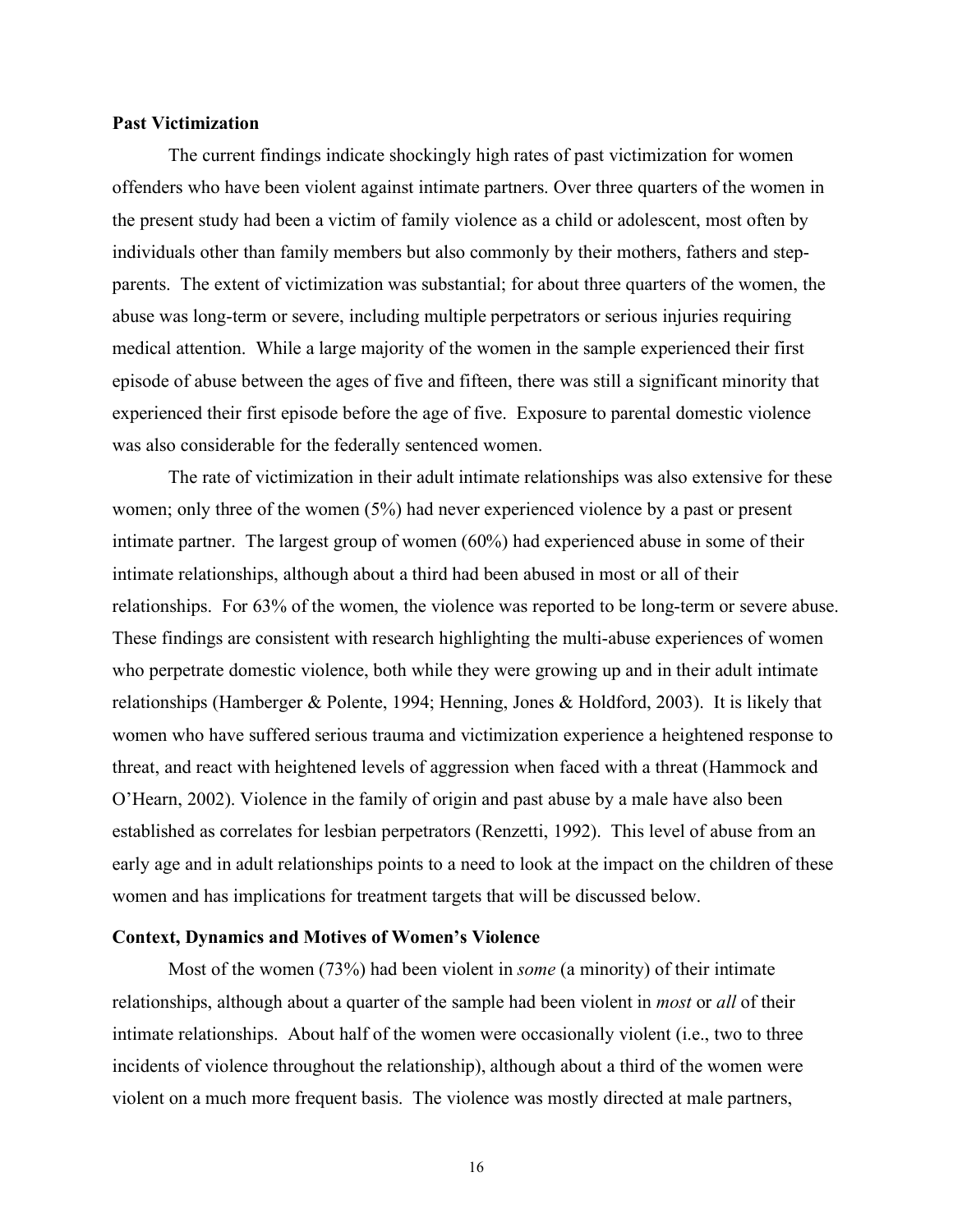although about 10% of the women reported that they had been violent against females and 7% had been violent towards both women and men partners.

The women's violence was physical in almost all cases. In comparison to high rates of sexual violence for male perpetrators, sexual violence was reported for only 11% of the women. Over 60% had used a weapon during at least one incident of violence. Poisoning and stalking the victim were rare. In most incidents of violence, there was no injury to the victim. Nevertheless, most of the women had caused injury during at least one violent act, with 18% causing injury that required hospitalization and 12% killing their intimate partner. Canadian research has shown that knives are most often used in spousal homicides by women (Dawson, 2001), although this was not assessed in the present study. The majority of the women were not currently serving time for domestic violence; only 22% of the women's index offences were related to domestic violence.

Using the typology identified for abusive women in previous research (Babcock, Miller & Siard, 2003), two thirds of the women in the current study were classified as *generally violent* while one third of the sample were classified as *partner-only* violent. In comparison, in the Babcock study half of women arrested for domestic violence but living in the community were classified as *generally violent* and half were classified as *partner-only* violent*.* The current study provides support for the notion that women who are exclusively violent toward an intimate partner differ from women who are also violent toward others. In comparison to *partner-only* violent women, *generally violent* women were more likely have past violations of conditional release or community supervision, and to have used weapons or made credible threats of death against their intimate partner during past incidents. The finding that a high percentage of both *generally violent* and *partner-only* violent women were victims of, or witnessed, family violence as a child or adolescent is consistent with past research findings.

Results of the current study found that female violence in intimate relationships was rarely motivated by a principle need for protection from either immediate harm (i.e., selfdefence) or fear of further control or abuse. This is in contrast to the studies indicating that many, if not most, of the women arrested for intimate partner violence are victims who may have been acting in self-defence (Hamberger & Polente, 1994; Saunders, 1986). In the majority of cases, federally sentenced women offenders were violent in the context of mutual violence/combat. In this form of violence, both of the partners support and use violence as a normative response to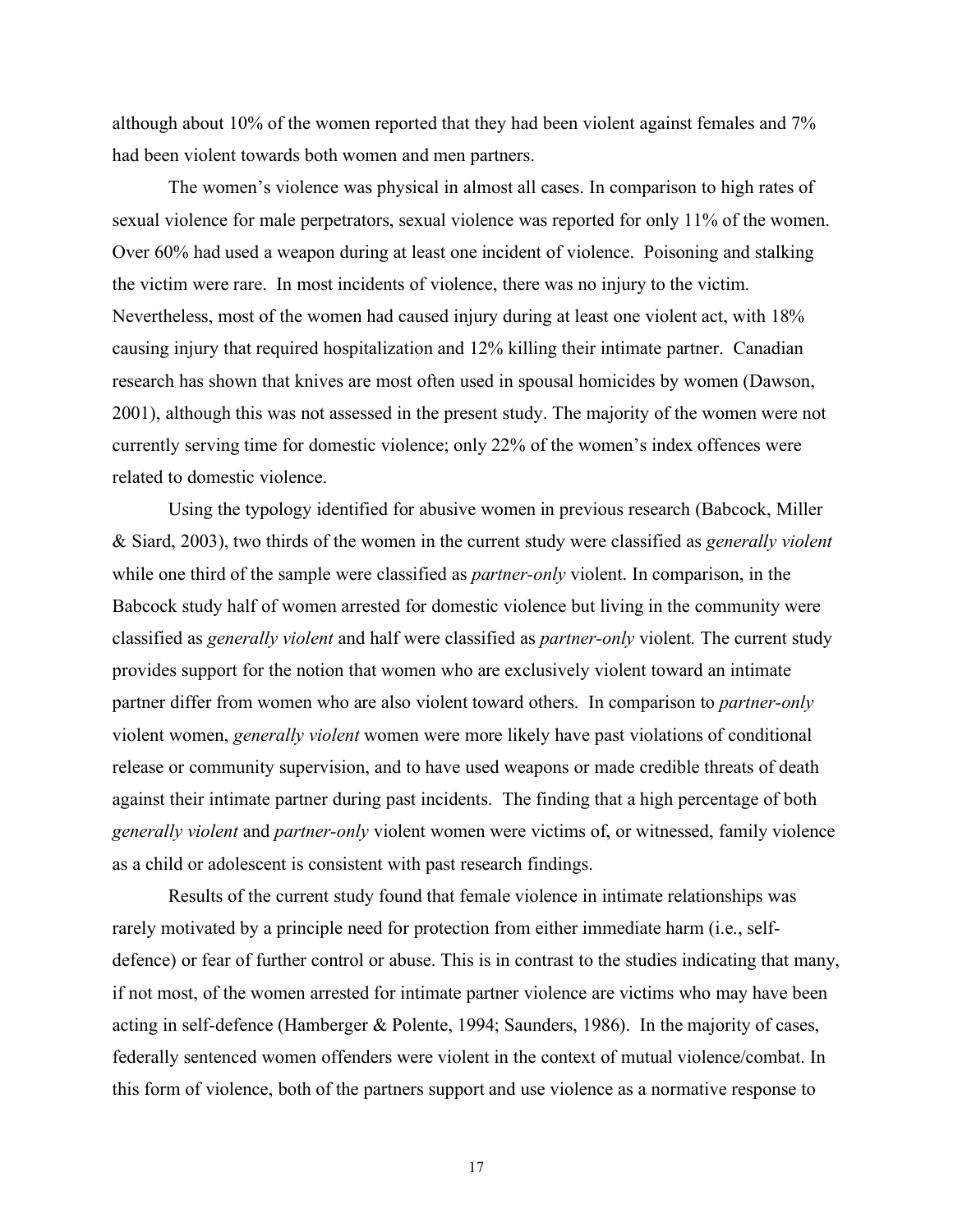conflicts experienced in their relationship. Although only about 15% of the women were primary perpetrators during most of the violent incidents, file material indicated that over 60% were primary perpetrators during at least one incident. Nevertheless, this may not portray the violence accurately, as coercive control as a form of violence was not examined in the present study, and there is evidence to suggest that even when women initiate and use violence, they do not control the dynamics of the relationship (Hamberger & Guse, 2002). About a third of the women had been motivated by revenge/retaliation and instrumental purposes during at least one incident. Of the incidents that resulted in the death of the partner, two were related to revenge/retaliation, two were instrumental violence, and one was self-defence.

#### **Risk**

According to the current results, the majority of the women represent a moderate to high risk to re-offend generally, and almost all of the women were assessed at intake as having moderate to high criminogenic needs. However, their specific risk for future intimate partner violence appears substantially lower than their general risk. According to the SARA, 64% of the women perpetrators of domestic violence represent a low risk to be violent towards an intimate partner, 29% of the women are moderate risk, and only 7% are high risk. This profile is considerably different from that obtained for federally sentenced male perpetrators of domestic violence where only 32% represent a low risk, 40% are moderate risk and 28% are high risk for intimate partner violence (Correctional Service of Canada, 2005). According to the risk principle of effective correctional intervention (Andrew and Bonta, 1994) and the risk factors established by Kropp et al. (1995), 36% of the federally sentenced women perpetrators of intimate violence should receive either moderate or high intensity intervention to target and reduce their risk for intimate partner violence. Nevertheless, it is important to keep in mind that the SARA has not been validated for women offenders and, as the literature and the present study suggest, some of the SARA risk indicators such as *violation of a "no contact" order* may not be relevant for women offenders and would thus lead to an underestimate of risk.

#### **Treatment Targets**

Development of domestic violence interventions for women offenders should be guided by theoretical and treatment models identifying factors that are specifically relevant for the women. Dutton's (1994) Nested Ecological Model of relationship violence provides a broad framework for understanding the factors, and the interactions between the factors, that contribute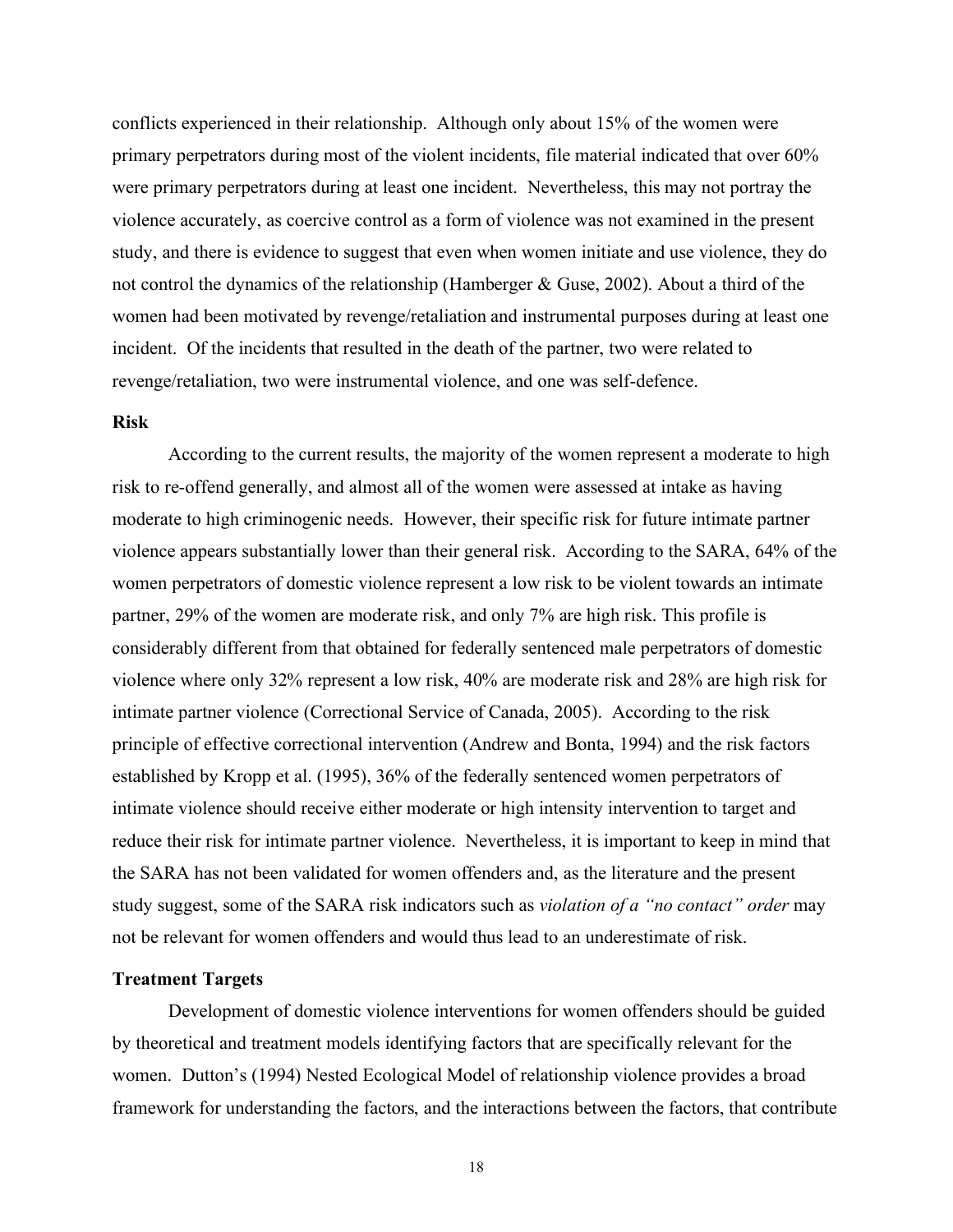to intimate violence although the model has yet to be fully developed for women's intimate violence. Factors associated with women's intimate violence that were identified in the present study fit well within the model at either the macrosystem level(i.e., broader culture, including societal attitudes and beliefs regarding domestic violence), the exosystem level(i.e., the social structures that influence the violence), the microsystem level(i.e., the couple's relationship) and/or the perpetrator's individual history and characteristics. Table 8 below provides a broad outline of proposed components of treatment approaches that could address factors associated with patterns of women's relationship violence.

Interventions need to take into account the pattern and contextual factors of the violence and be tailored according to whether the woman is primarily a victim or an aggressor, or involved in a relationship where she is both a victim and a perpetrator. The literature suggests that coercive control is a critical component that is often overlooked (Swan and Snow, 2002); accordingly, this should be assessed and considered within the intervention. Differences between women who are violent exclusively within intimate relationships and those who are more generally violent both within and outside of intimate relationships should be used to modify programming. The violence and emotional abuse of *generally violent* women may be more instrumental and related to power and control issues than *partner-only* violence.

It should be noted that more than half of the women in this sample were non-Caucasian; most of these were Aboriginal. CSC is required by law to provide culturally appropriate programming for Aboriginal offenders. The treatment of these women should consider culturespecific factors, including the unique context of the communities Aboriginal women return to on release.

The characteristics of women in abusive lesbian relationships and the context of lesbian women's violence are understudied in the literature. At this stage, there is little empirical evidence to guide the development of interventions for lesbian women, although some clinicians have offered general treatment guidelines (e.g., Margolies & Leeder, 1995). The small number of women who were violent towards female partners in the current study did not allow for a close examination of these women.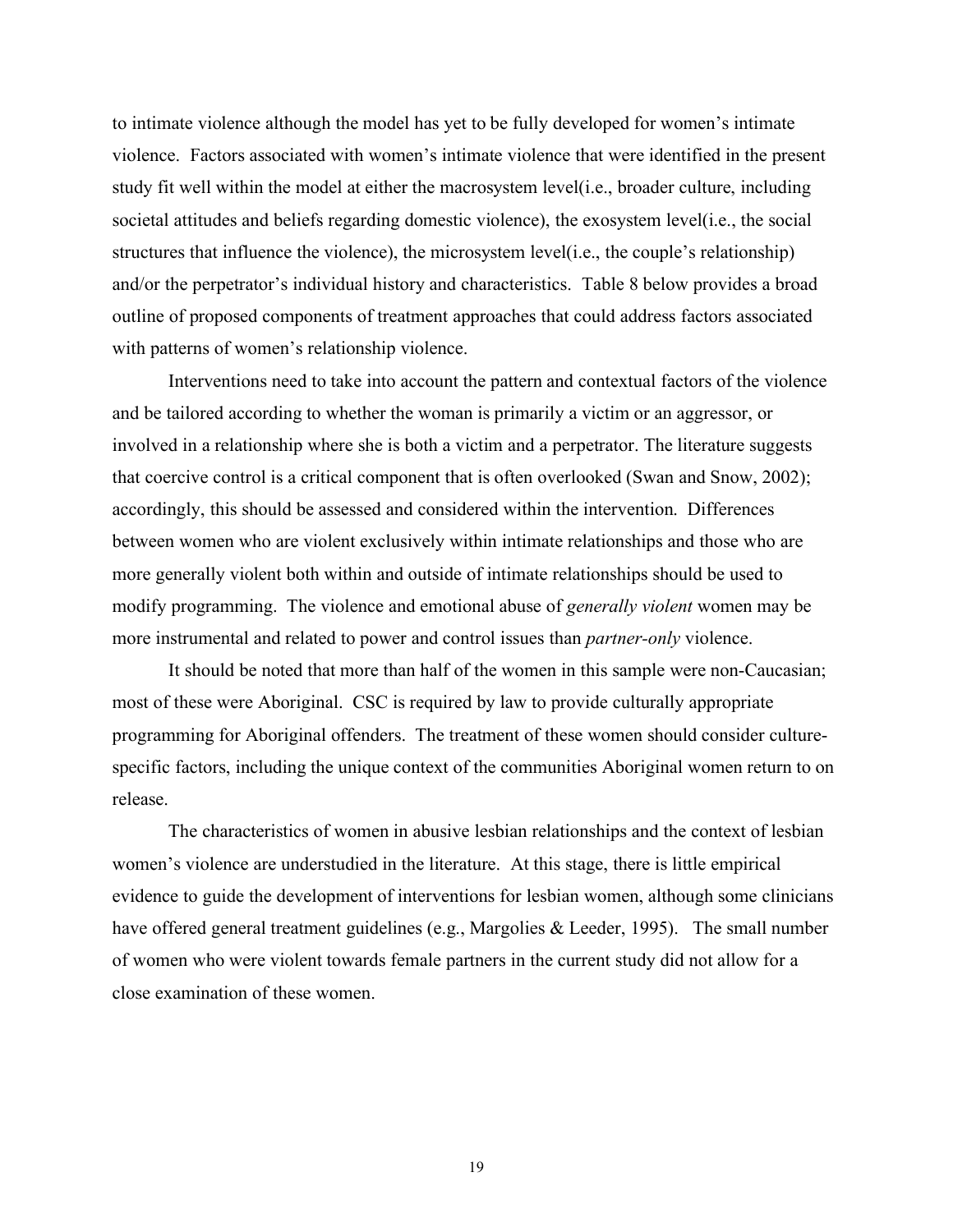| <b>Factors Associated with</b>                                  | <b>Possible Treatment Options</b>                                                                                                                                                                                                                                                                                                                                                                                                                                                                                                                                                                                                                                                        |
|-----------------------------------------------------------------|------------------------------------------------------------------------------------------------------------------------------------------------------------------------------------------------------------------------------------------------------------------------------------------------------------------------------------------------------------------------------------------------------------------------------------------------------------------------------------------------------------------------------------------------------------------------------------------------------------------------------------------------------------------------------------------|
| <b>Relationship Violence</b><br>(Treatment Targets)             |                                                                                                                                                                                                                                                                                                                                                                                                                                                                                                                                                                                                                                                                                          |
| Violence in the family of<br>origin                             | $\triangleright$ Develop an understanding of the role of early<br>modeling in establishing adult relationship patterns.<br>$\triangleright$ Skills development on parenting without abuse.                                                                                                                                                                                                                                                                                                                                                                                                                                                                                               |
| Victim of violence in<br>intimate relationships                 | $\triangleright$ Safety planning.<br>> Training in problem solving to develop a sense of self-<br>control rather than external control.<br>$\triangleright$ Positive goal setting, including alternatives to<br>remaining in, or continuing to contribute to, violence<br>in relationships.<br>$\triangleright$ Understanding of how previous victimization can<br>heighten the response to threats.                                                                                                                                                                                                                                                                                     |
| Relationship distress/marital<br>discord                        | $\triangleright$ Interpersonal skills (communication skills;<br>negotiation; assertion).<br>$\triangleright$ Establishing networks of support.                                                                                                                                                                                                                                                                                                                                                                                                                                                                                                                                           |
| Mutual conflict/general<br>aggression                           | $\triangleright$ Self-monitoring and other arousal reduction<br>techniques.<br>$\triangleright$ Training to anticipate consequences of aggressive<br>acts on self, partner and others (children in<br>particular).<br>$\triangleright$ Using verbal self-regulation and other cognitive<br>techniques to replace thinking related to violence and<br>aggression.<br>$\triangleright$ Development of behavioural rules or strategies to<br>approach interpersonal problems.<br>$\triangleright$ Identifying the "behavioural chains" so that the<br>sequence involved in the output behaviour (violence)<br>is clarified (identify, avoid or manage high-risk<br>situations for assault). |
| Power and control issues                                        | $\triangleright$ Education and awareness regarding the range of<br>controlling and abusive behaviour and training in<br>prosocial alternatives.<br>$\triangleright$ Cultural exploration and identification of systemic<br>forms of violence.                                                                                                                                                                                                                                                                                                                                                                                                                                            |
| Problems in emotional self-<br>control (depression,<br>anxiety) | $\triangleright$ Training in cognitive techniques to manage thinking<br>related to emotional mismanagement.<br>$\triangleright$ Training in behavioural techniques to manage distress.                                                                                                                                                                                                                                                                                                                                                                                                                                                                                                   |
| Substance abuse                                                 | $\triangleright$ Substance abuse should be addressed for women<br>whose relationship violence is related to misuse of<br>drugs and alcohol.                                                                                                                                                                                                                                                                                                                                                                                                                                                                                                                                              |

# **Table 7. Treatment Targets and Treatment Options**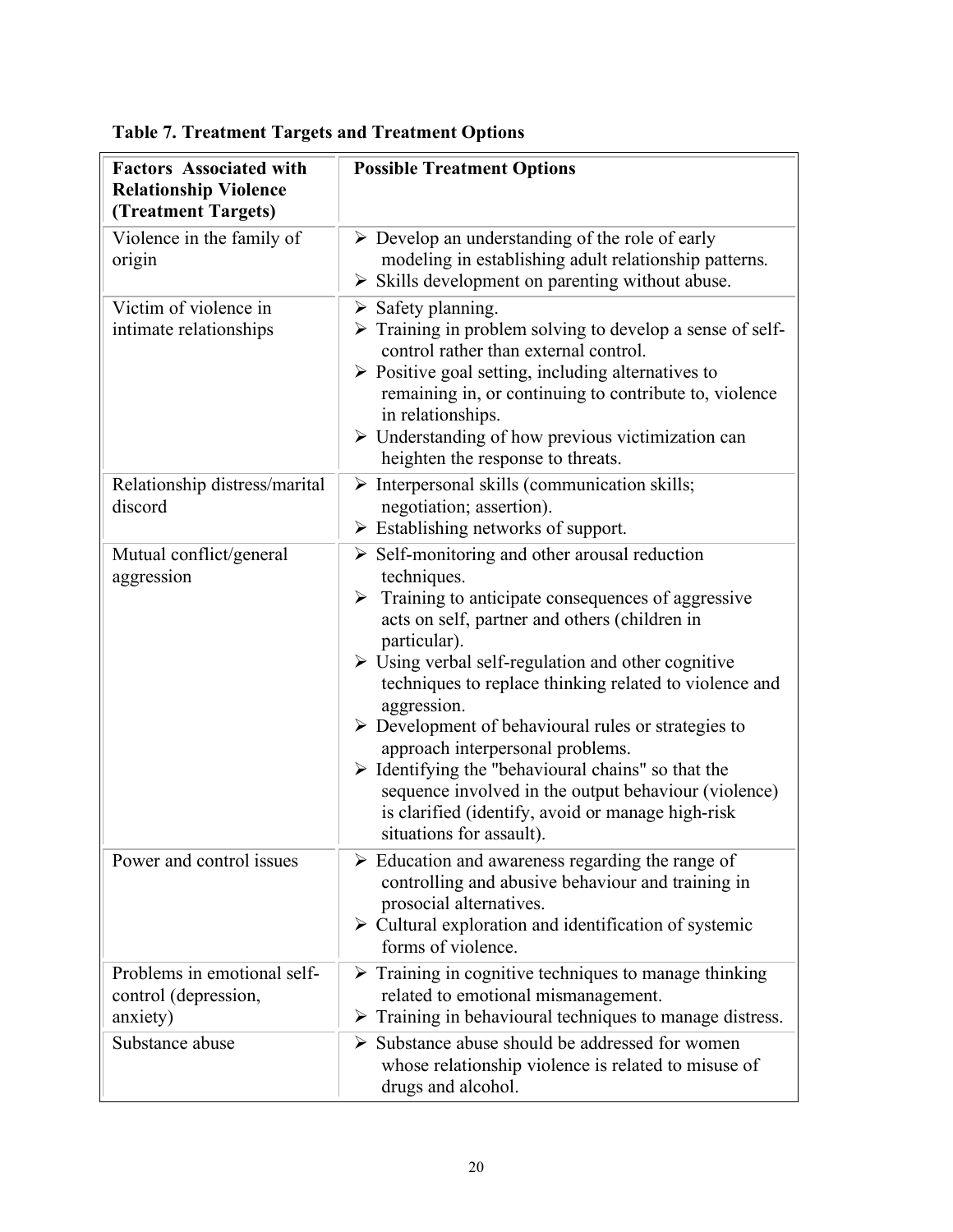#### **Limitations/Future Directions**

The present study has several limitations. Information from OMS reports may be unreliable due to offender self-reporting and bias by those documenting offender information. In addition, in many cases there was incomplete information within OMS that resulted in coding many variables as "unknown."

The present study provides insight into the characteristics of women perpetrators and the dynamics of their intimate violence; however, the profile of women perpetrators of intimate partner violence serving a federal sentence may be unrepresentative of women arrested for partner assault and especially women sampled outside the criminal justice system. Further research on the treatment needs and associated interventions for female perpetrators of intimate partner violence is clearly needed, particularly for women offenders in lesbian relationships.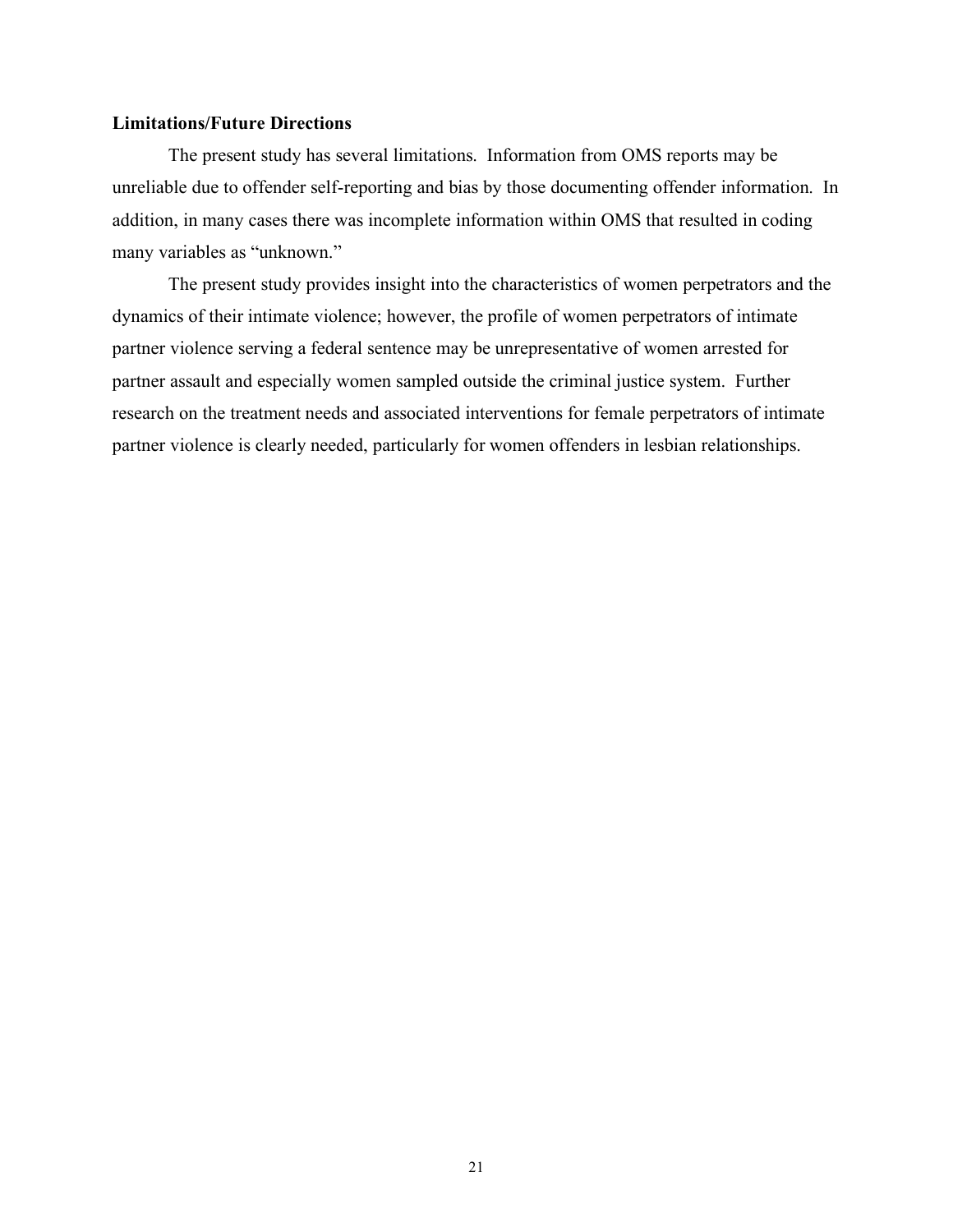#### **CONCLUSION**

The present investigation shows that a substantial proportion of the women offender population are perpetrators of violence in intimate relationships. The results underscore that a gender-responsive program targeting this group will need to be cognizant of the unique contextual factors and motives that contribute to female violence, and that it will also need to consider women's role in the violence itself. Since many of the female perpetrators were Aboriginal offenders, the development of culturally sensitive programs will be a critical step toward achieving maximum therapeutic gain, a sentiment consistent with the Service's National Action Plan on Aboriginal Corrections and the Aboriginal High Intensity Family Violence Prevention Program for male offenders. Such considerations will assist the Service in achieving its strategic priority of offenders' safe transition back into society.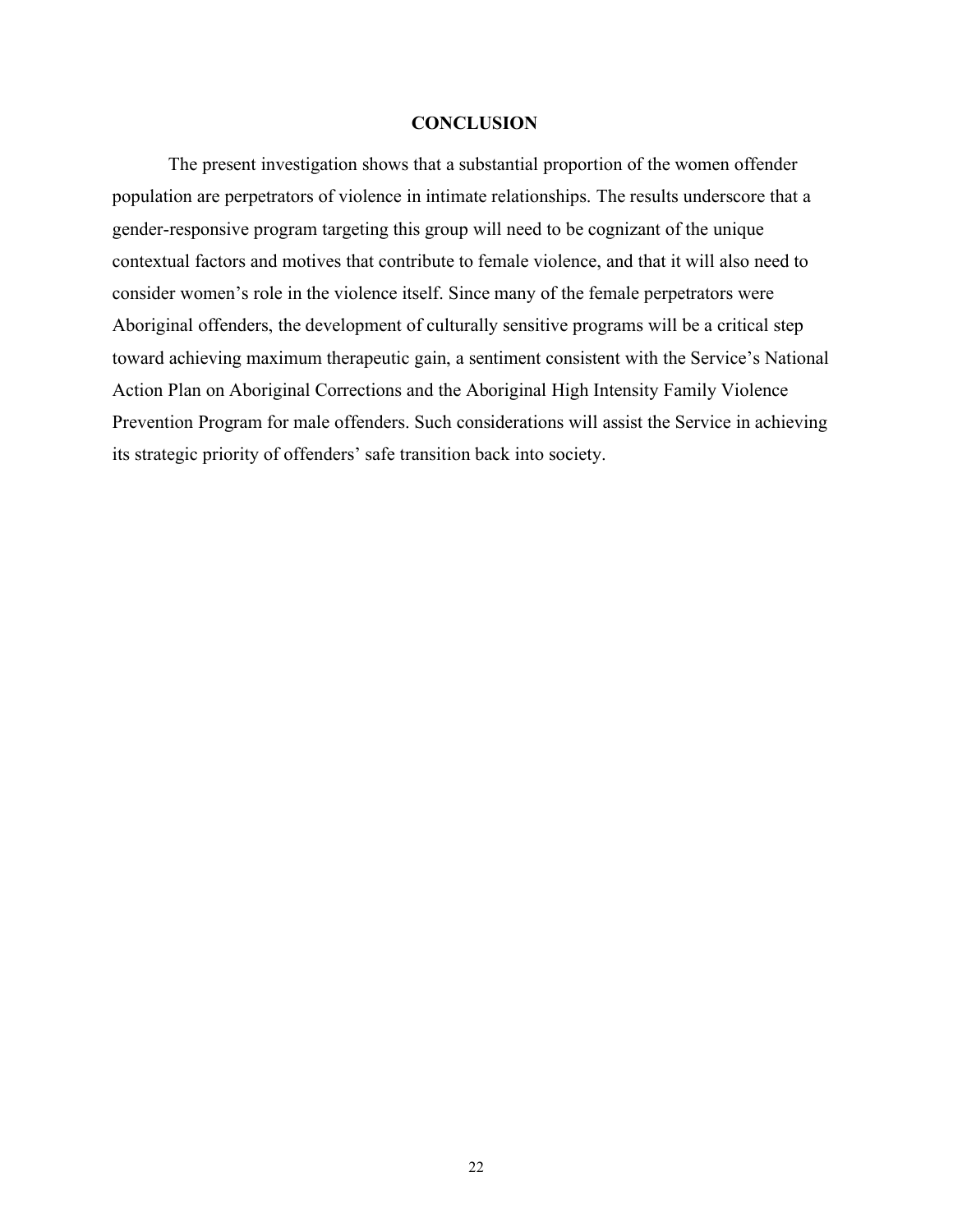#### **REFERENCES**

- Andrews, D.& Bonta, J. (1994). *The Psychology of Criminal Conduct*. Cincinnati, OH: Anderson Press.
- Archer, J. (2000). Sex Differences in Aggression Between Heterosexual Partners: A Meta-Analytic Review. *Psychological Bulletin*, 126, 5, 651-680.
- Babcock, J.C., Miller, S.A.& Siard, C. (2003). Towards a Typology of Abusive Women: Differences Between Partner-only and Generally Violent Women in the Use of Violence. *Psychology of Women Quarterly*, 27, 153-161.
- Bell, A. (2004). Women with Violent Offence Histories: A Comparison. *Forum on Corrections Research*, 16, 21-23.
- Correctional Service of Canada (2005). Unpublished raw data. Reintegration Programs Division.
- Currie, D.H. (1998). Violent Men or Violent Women? Whose Definition Counts? in R. Kennedy Bergen (ed.), *Issues in Intimate Violence*, 97-111. Thousand Oaks, CA: Sage Publications Inc.
- Dawson, M. (2001). *Examination of Declining Intimate Partner Homicde Rates: A Literature Review*. Ottawa, ON: Department of Justice.
- Dobash, R.E. & Dobash, R.P. (2000). Evaluating Criminal Justice Intervention for Domestic Violence. *Crime and Delinquency*, 46, 2, 252-270.
- Dutton, D.G. (1994). Patriarchy and Wife Assault: The Ecological Fallacy. *Violence and Victims*, 9, 167-182.
- Fortin, Doris. (2004). *Program Strategy for Women Offenders* (page 25). Ottawa, ON: Correctional Service Canada.
- Four Worlds Centre for Development Learning. (2003). *Aboriginal Domestic Violence in Canada*. Ottawa, ON: Aboriginal Healing Foundation.
- Gelles, R.J. (1974). *The Violent Home: A Study of Physical Aggression between Husbands and Wives*. Beverley Hills, CA: Sage Publications.
- Glass, N., Koziol-McLain, J., Campbell, J.& Block, C. (2004). Female-Perpetrated Femicide and Attempted Femicide. *Violence Against Women*, 10, 6, 606-625.
- Hamberger, L.K. & Polente, T. (1994). Counseling Heterosexual Women Arrested for Domestic Violence: Implications for Theory and Practice. *Violence and Victims*, 9, 2, 125-137.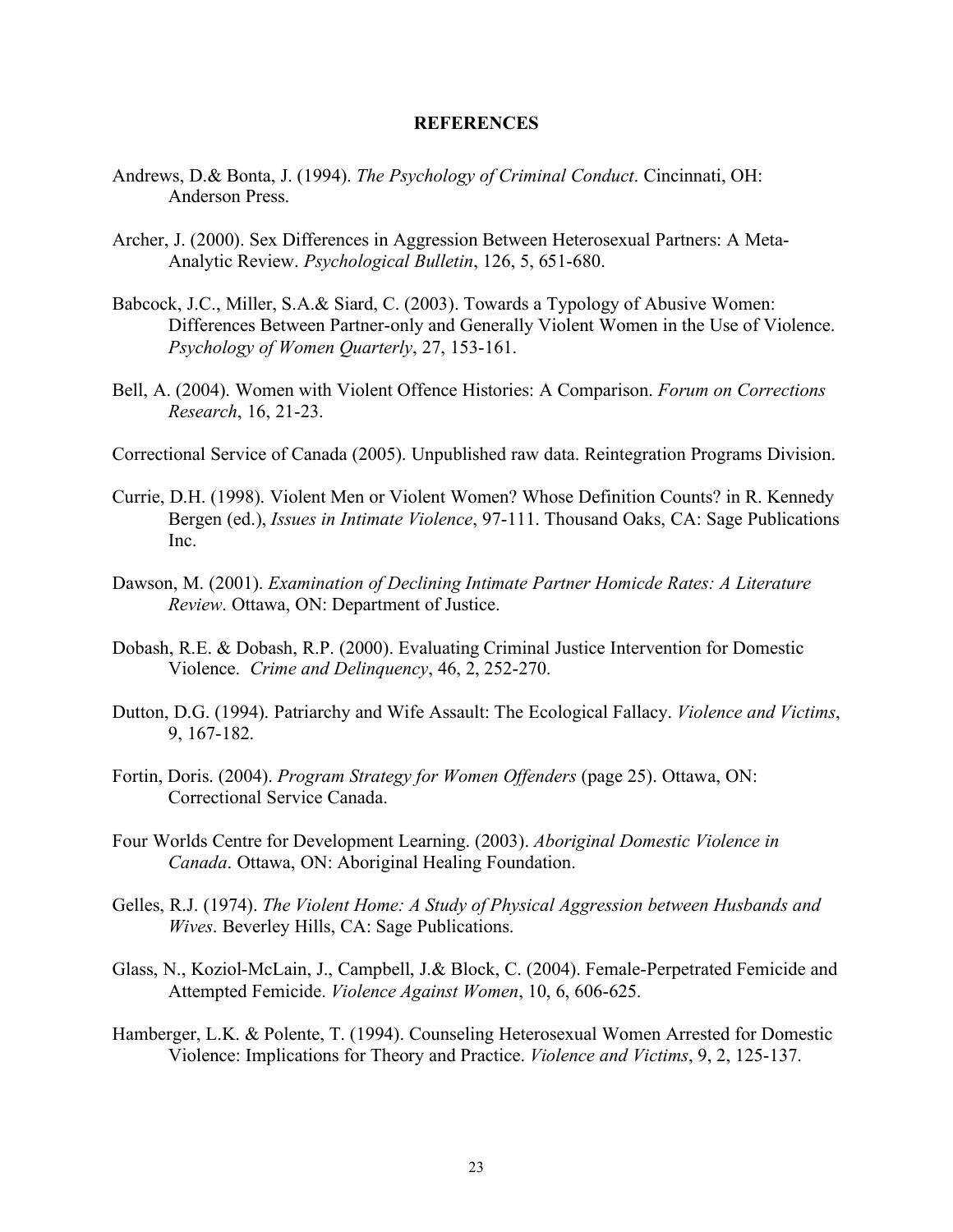- Hamberger, L.K. & Guse, C.E. (2002). Men's and Women's Use of Intimate Partner Violence in Clinical Samples. *Violence Against Women*, 8, 11, 1301-1331.
- Hammock, G. & O'Hearn R. (2002). Psychological Aggression in Dating Relationships: Predictive Models for Males and Females. *Violence and Victims*, 17, 5, 525-540.
- Harned, M.S. (2001). Abused Women or Abused Men? An Examination of the Context and Outcomes of Dating Violence. *Violence and Victims*, 16, 3, 269-285.
- Henning, K. & Feder, L. (2004). A Comparison of Men and Women Arrested for Domestic Violence: Who Presents the Greater Threat? *Journal of Family Violence*, 19, 2, 69-80.
- Henning, K., Jones, A. & Holdford, R. (2003). Treatment Needs of Women Arrested for Domestic Violence: A Comparison with Male Offenders. *Journal of Interpersonal Violence*, 18, 8, 839-856.
- Johnson, H. & Hotton, T. (2001). Spousal Violence. In C. Trainor & K. Milorean (Eds.), Family Violence in Canada: A Statistical Profile 2001 (pp. 26 - 43). Ottawa, ON: Statistics Canada.
- Johnson, M.P. (1995). Patriarchal Terrorism and Common Couple Violence: Two Forms of Violence Against Women*. Journal of Marriage and the Family*, 57, 283-294.
- Johnson, M.P. (2000, November). *Conflict and Control: Images of Symmetry and Asymmetry in Domestic Violence*. Paper presented at the meeting of the National Institute of Justice's Gender Symmetry Workshop, Washington, D.C.
- Koonin, M., Cabarcas, A., Geffner, R. (2002). *Treatment of Women Arrested for Domestic Violence: Women Ending Abusive/Violent Episodes Respectfully.* (Weaver) Manual. San Diego, CA: Family Violence & Sexual Assault Institute.
- Kropp, P. R. & Hart, S. D. (2000). The Spousal Assault Risk Assessment (SARA) Guide: Reliability and Validity in Adult Male Offenders. *Law and Human Behavior*, 24, 101- 118.
- Kropp, P.R., Hart, S.D., Webster, C.D.& Eaves, D. (1995). *Manual for the Spousal Assault Risk Assessment Guide 2nd Edition.* Vancouver, BC: The British Columbia Institute of Family Violence.
- Kruttschnitt, C., Gartner, R. & Ferraro, K. (2002). Women's Involvement in Serious Interpersonal Violence. *Aggression and Violent Behaviour*,7, 529-565.
- Magdol, L., Moffit, T.E., Caspi, A., Newman, D.L., Fagan, J. & Silva, P. (1997). Gender Differences in Partner Violence in a Birth Cohort of 21-Year-Olds: Bridging the Gap Between Clinical and Epidemiological Approaches. *Journal of Consulting and Clinical Psychology*, 65,1, 68-78.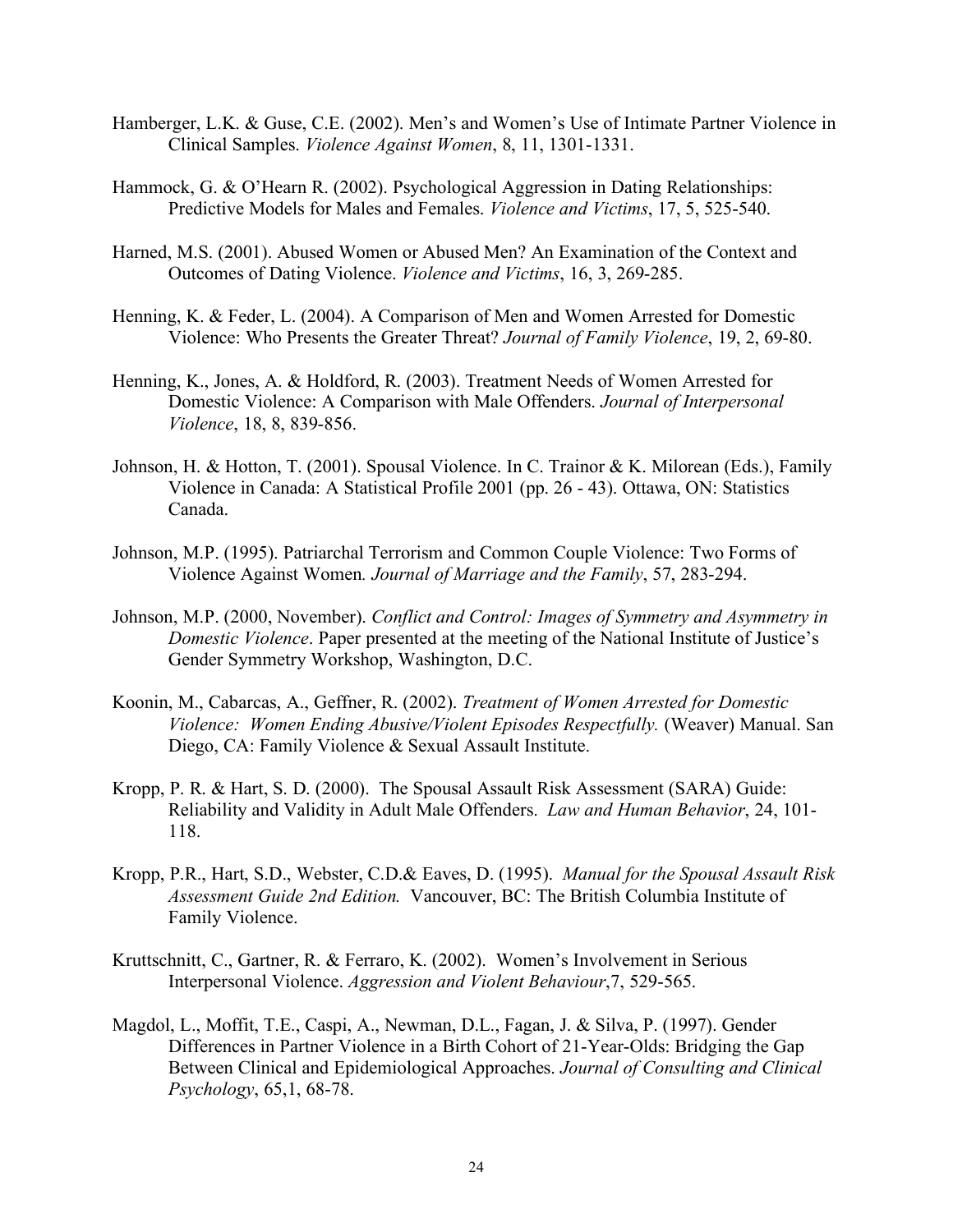- Margolies, L. & Leeder, E. (1995). Violence at the Door: Treatment of Lesbian Batterers. *Violence Against Women*, 1, 2, 139-157.
- Markowitz, F. E. (2001). Attitudes and Family Violence: Linking Intergenerational and Cultural Theories. *Journal of Family Violence*,16, 2, 205-218.
- Mills, L.G. (2003). *Insult to Injury: Rethinking our Response to Intimate Abuse (pp.19-100)*. Princeton Oxford, NJ: Princeton University Press.
- Morse, B.J. (1995). Beyond the Conflict Tactics Scale: Assessing Gender Differences in Partner Violence. *Violence and Victims*, 10, 4, 251-272.
- Pagelow, M.D. (1992). Adult Victims of Domestic Violence: Battered Women. *Journal of Interpersonal Violence*, 7, 87-120.
- Renzetti, C.M. (1992). *Violent Betrayal: Partner Abuse in Lesbian Relationships*. Newbury Park, CA: Sage Publications.
- Robinson, D. & Taylor, J. (1995). *The Incidence of Family Violence Perpetrated by Federal Offenders: A File Review Study. Research Report FV-03*. Ottawa, ON: Research Division, Correctional Service of Canada.
- Saunders, D.G. (1986). When Battered Women Use Violence: Husband-Abuse or Self Defence? *Violence and Victims*, 1, 1, 47-60.
- Smith-Acuna, S., Henderson Metzger, L. & Watson, M. (2004). The Paradox of the Female Batterer: Exploring the Link Between Gender, Personality, and Intimate Violence. *FVSAB*, 20, 1, 5-10.
- Statistics Canada: Canadian Centre for Justice Statistics. (2002). *Family Violence in Canada: A Statistical Profile 2002*. Cat. no. 85-224-XIE. Ottawa: Minister of Industry.
- Stets, J.E. & Straus, M.A. (1990). Gender Differences in Reporting of Marital Violence and its Medical and Psychological Consequences. In M.A. Straus & R.J. Gelles (eds.), *Physical Violence in American Families, Risk Factors and Adaptations to Violence in 8,145 Families* (pp.151-165). New Brunswick, NJ: Transaction Publishers.
- Straus, M.A. & Gelles, R.J. (1986). Societal Change and Change in Family Violence from 1975 to 1985 as Revealed by Two National Surveys. *Journal of Marriage and the Family*, 48, 465-479.
- Straus, M.A. (1999). The Controversy Over Domestic Violence by Women: A Methodological, Theoretical, and Sociology of Science Analysis. In X. Ariaga & S. Oskamp (eds.), *Violence in Intimate Relationships* (pp. 17-44). Thousand Oaks, CA: Sage Publications.